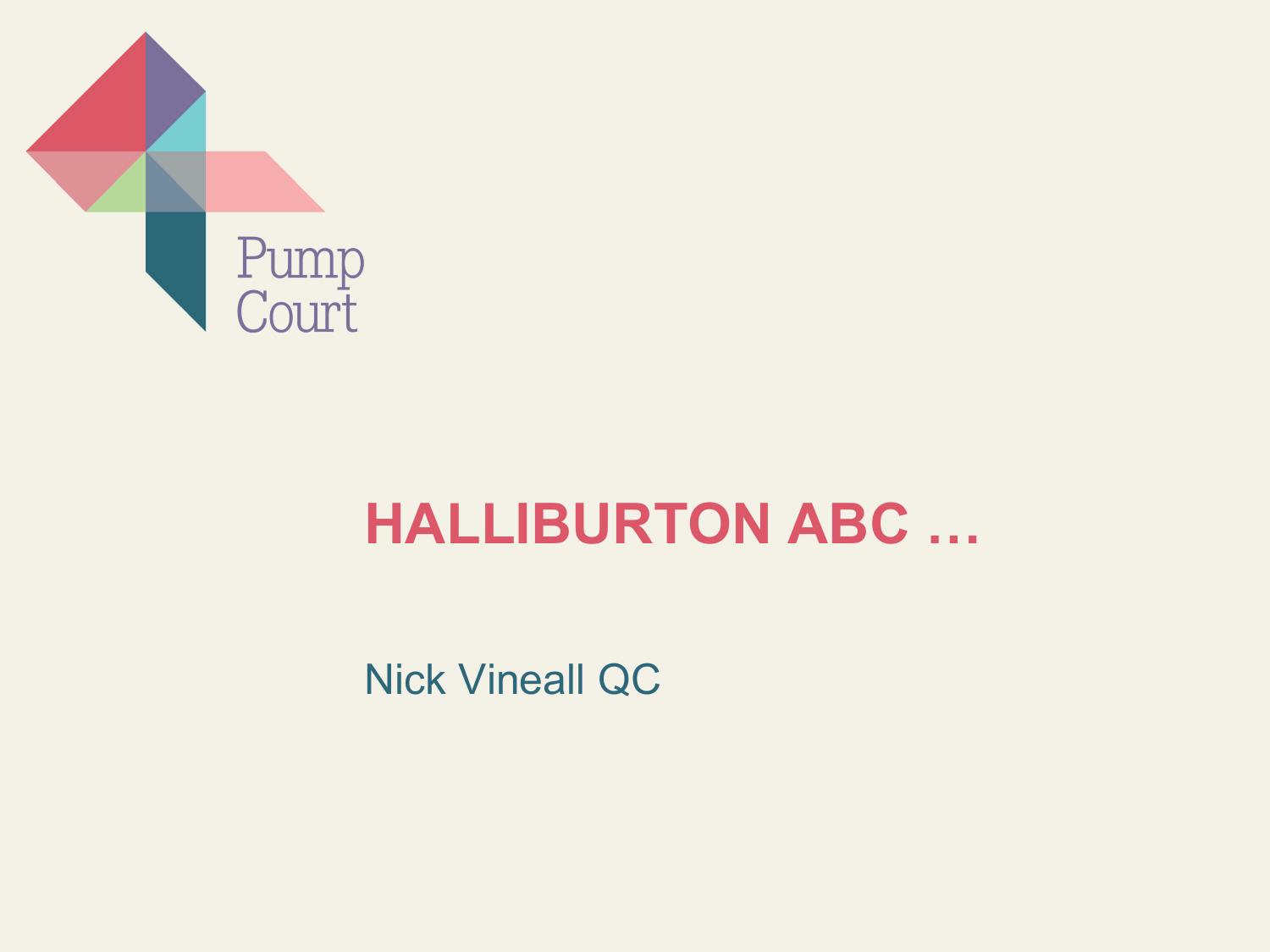## **ALPHABET**

- A is for Arbitrators and Appointments
- B is for Bias
- C is for Conflicts and Confidentiality
- D is for Disclosure
- E is for Enforcement
- F is for Fairness

And IFMO is the Informed Fair-Minded Observer

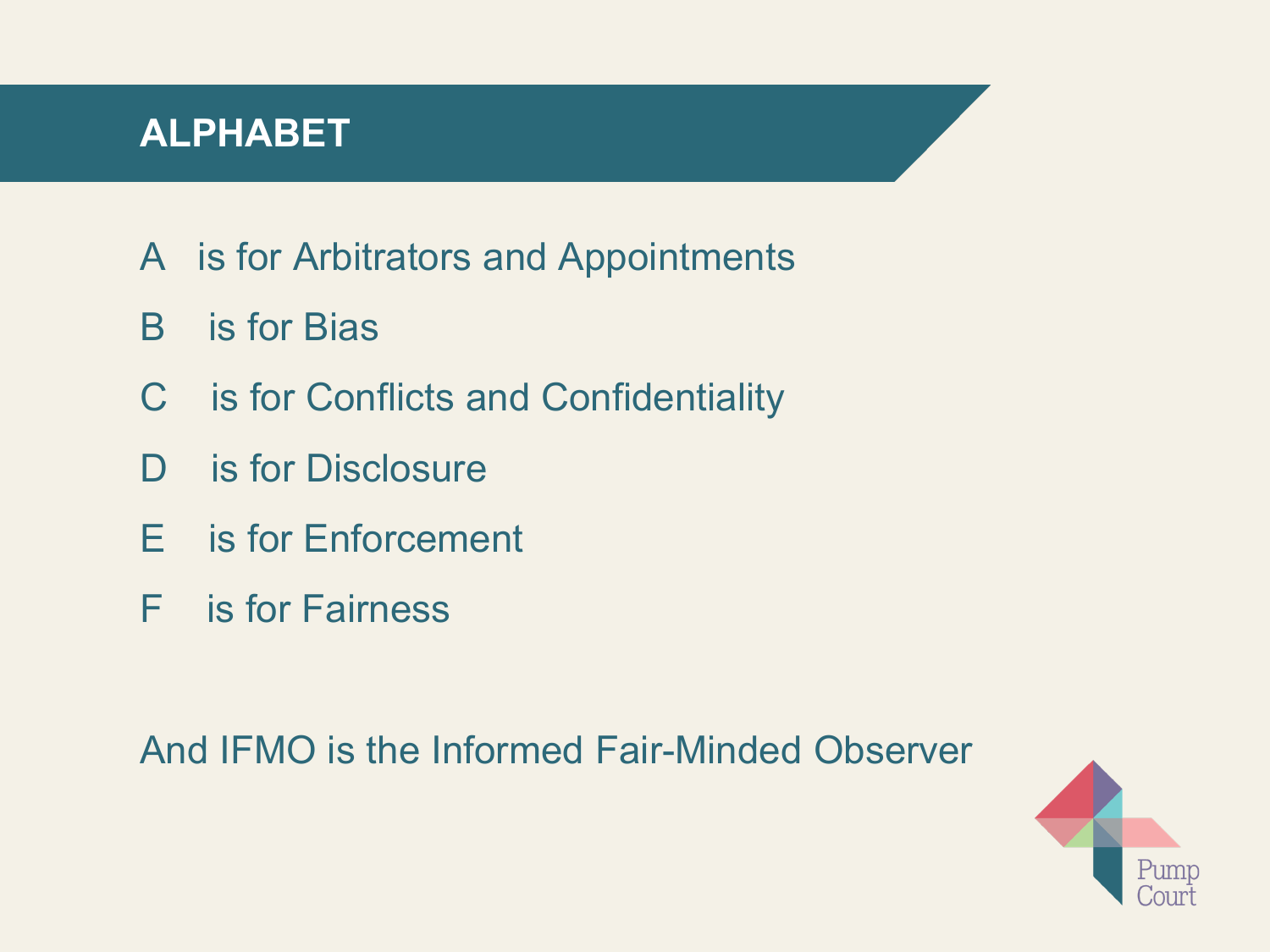#### **Arbitrators and Appointments**

- Why does Halliburton matter?
- A very rare chance for Supreme Court to state position of English law on a critical aspect of arbitration procedure

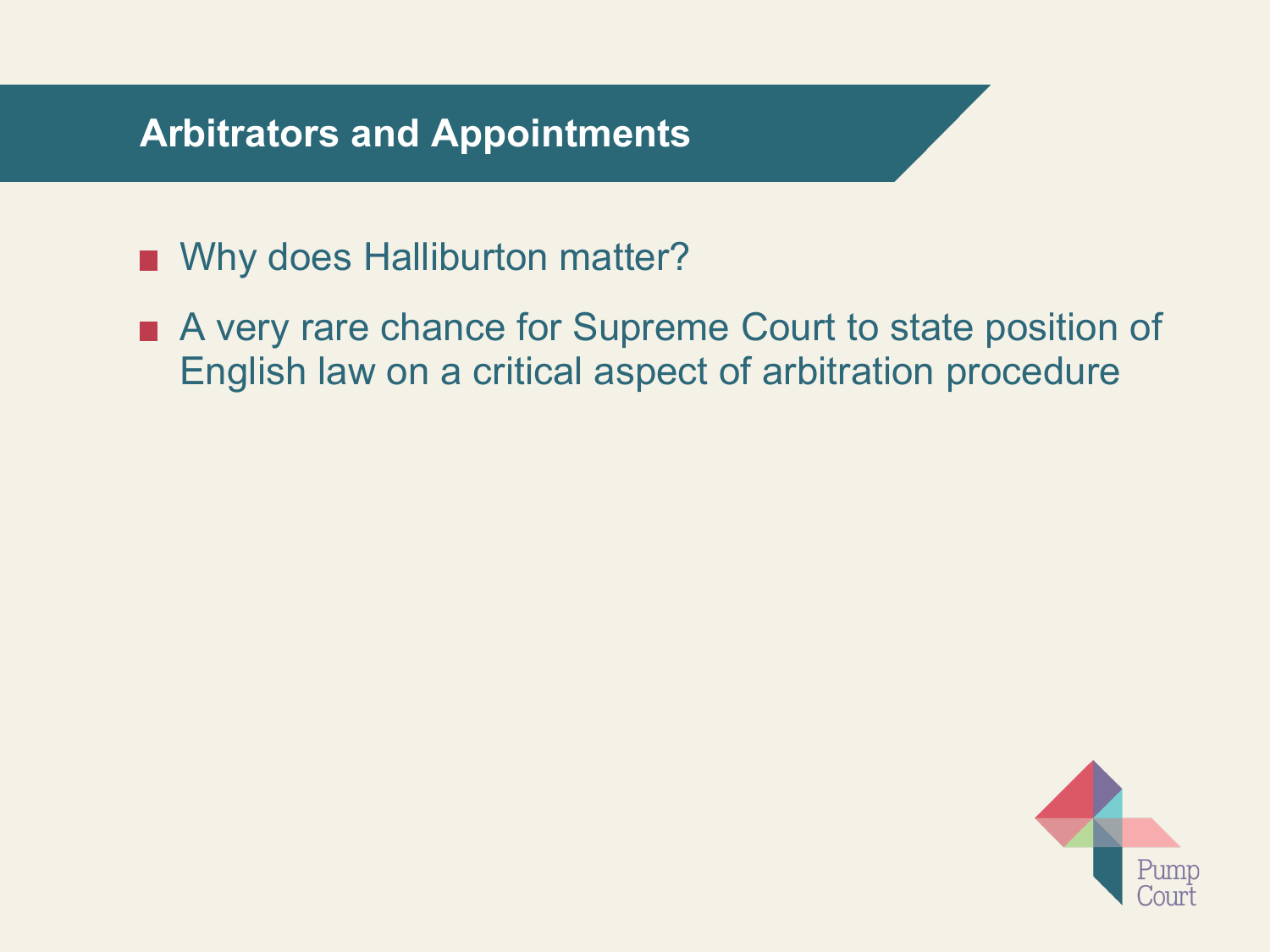- Bermuda form insurance ad hoc arb *Deepwater Horizon* disaster.
- **Arbitration 1: Court appoints KR (insurer Chubb's** choice) as **third** arbitrator.
	- –KR disclosed involvement in prior arbitrations involving Chubb
	- –Neither side took issue with multiple appointments

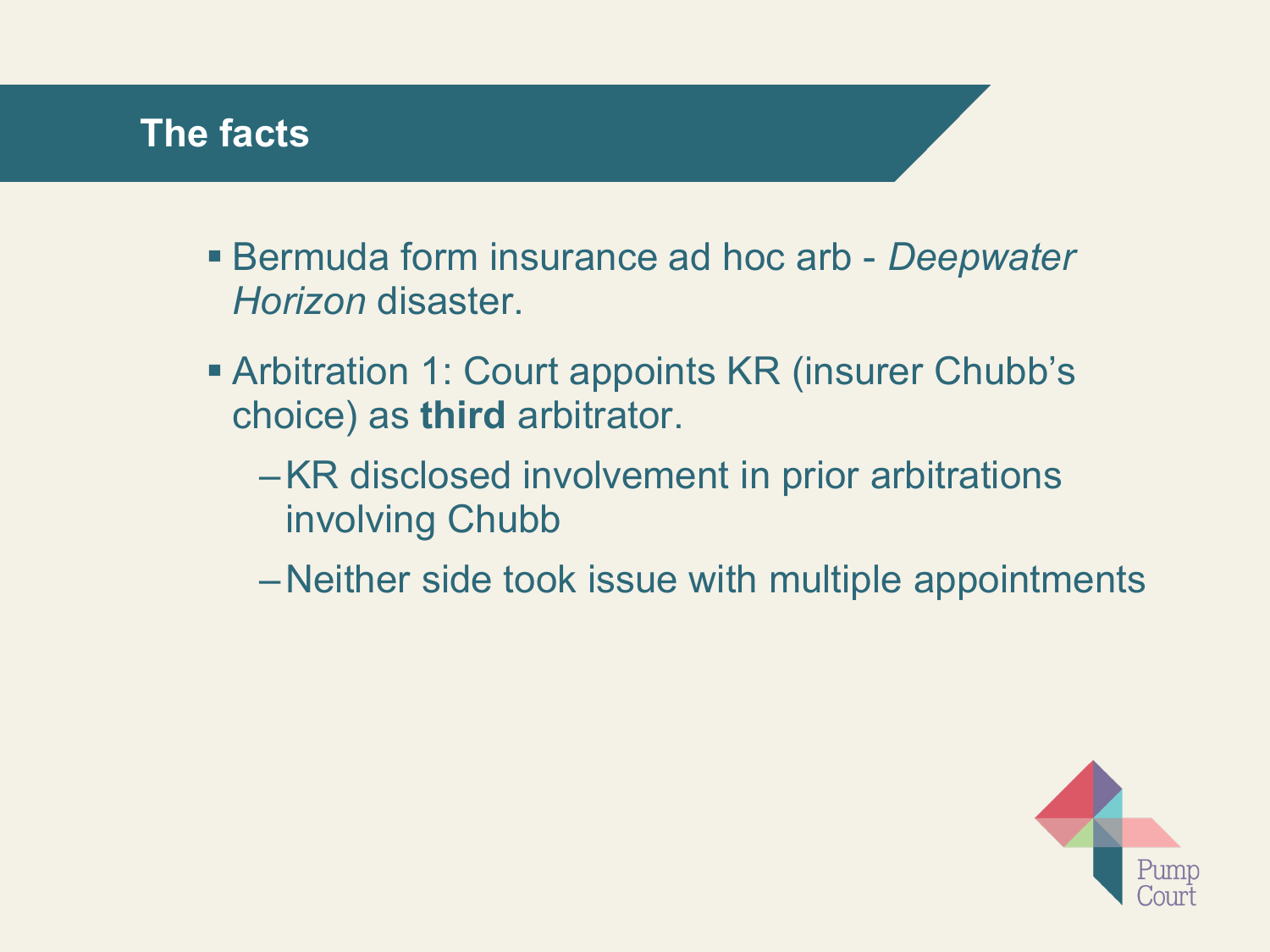- **KR subsequently** appointed arbitrator in
	- –(Arb 2) by Chubb (as party appointee)
	- –(Arb 3) re Deepwater Horizon (same facts, different policy)
- KR **fails** to disclose to H in Arb 1. H finds out asks KR to resign.
- KR offers to resign. C insists he remain.
- Arbs 2 and 3 decided on preliminary issues of (different) wording. Facts not in issue.

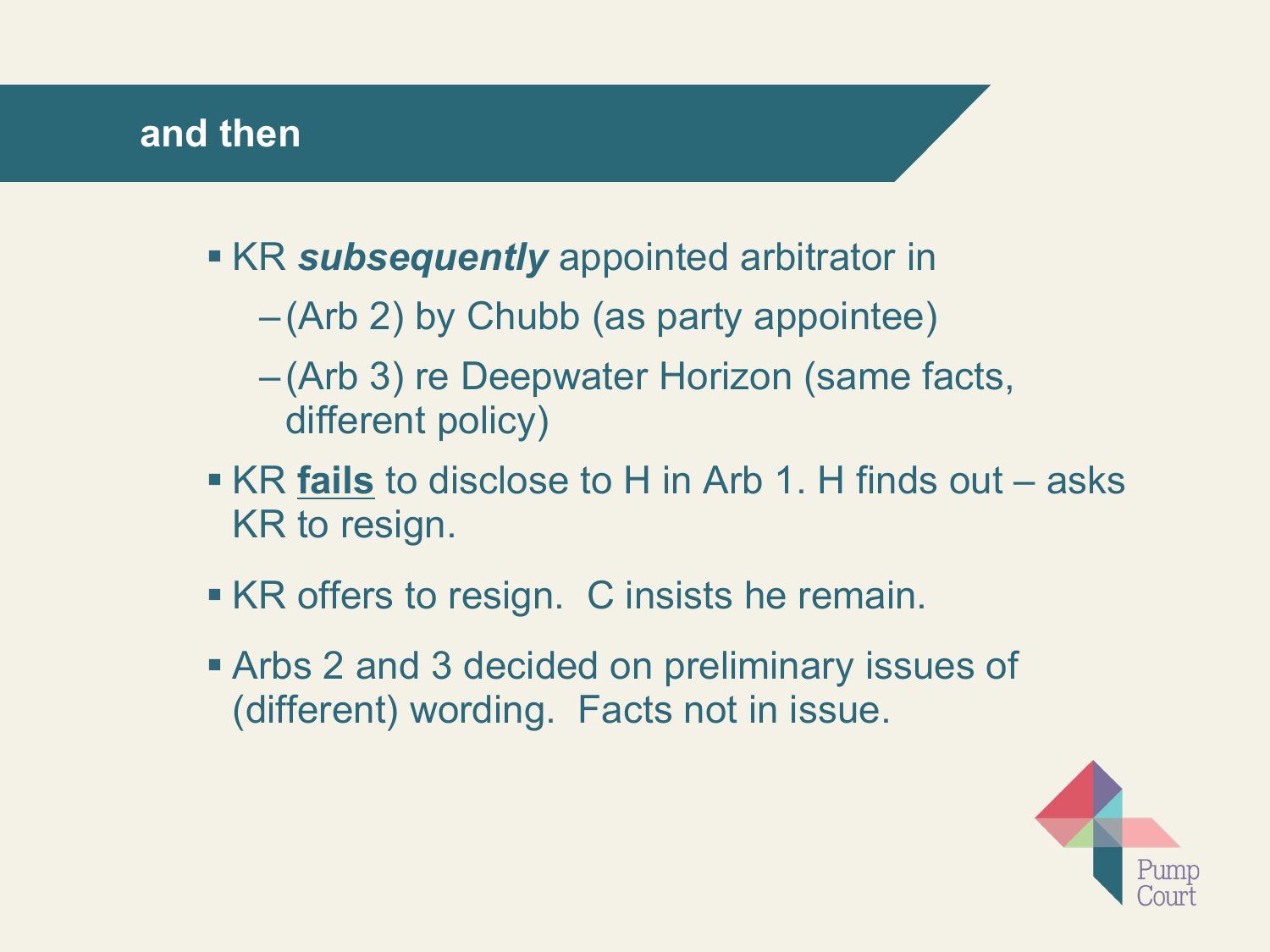#### **The comment by Halliburton's appointee**

"arbitrators who decide cases cannot ignore the basic fairness of proceedings in which they participate. One side secured appointment of its chosen candidate to chair this case, over protest from the other side. Without any disclosure, the side that secured the appointment then named the same individual as its party-selected arbitrator in another dispute arising from the same events. The lack of disclosure, which causes special concern in the present fact pattern, cannot be squared with the parties' shared ex ante expectations about impartiality and even-handedness."

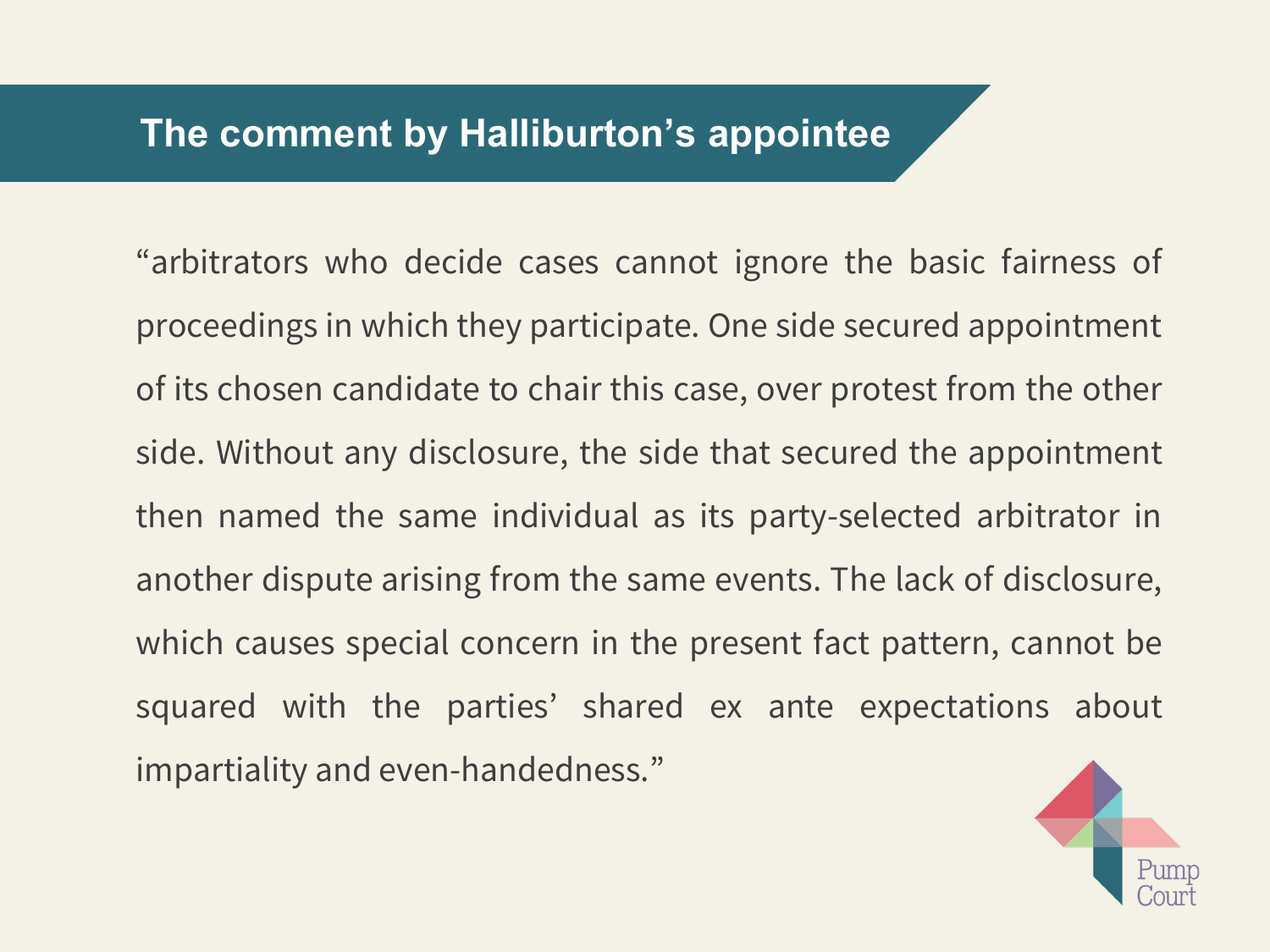■ Actual Bias and Apparent Bias

**Apparent Bias:** 

Would the informed fair-minded observer (IFMO) having considered the facts, conclude that there was a real possibility that the judge was biased? *Locabail v Bayfield,* [2000] QB 451.

What about arbitrators? Should the test be the same?

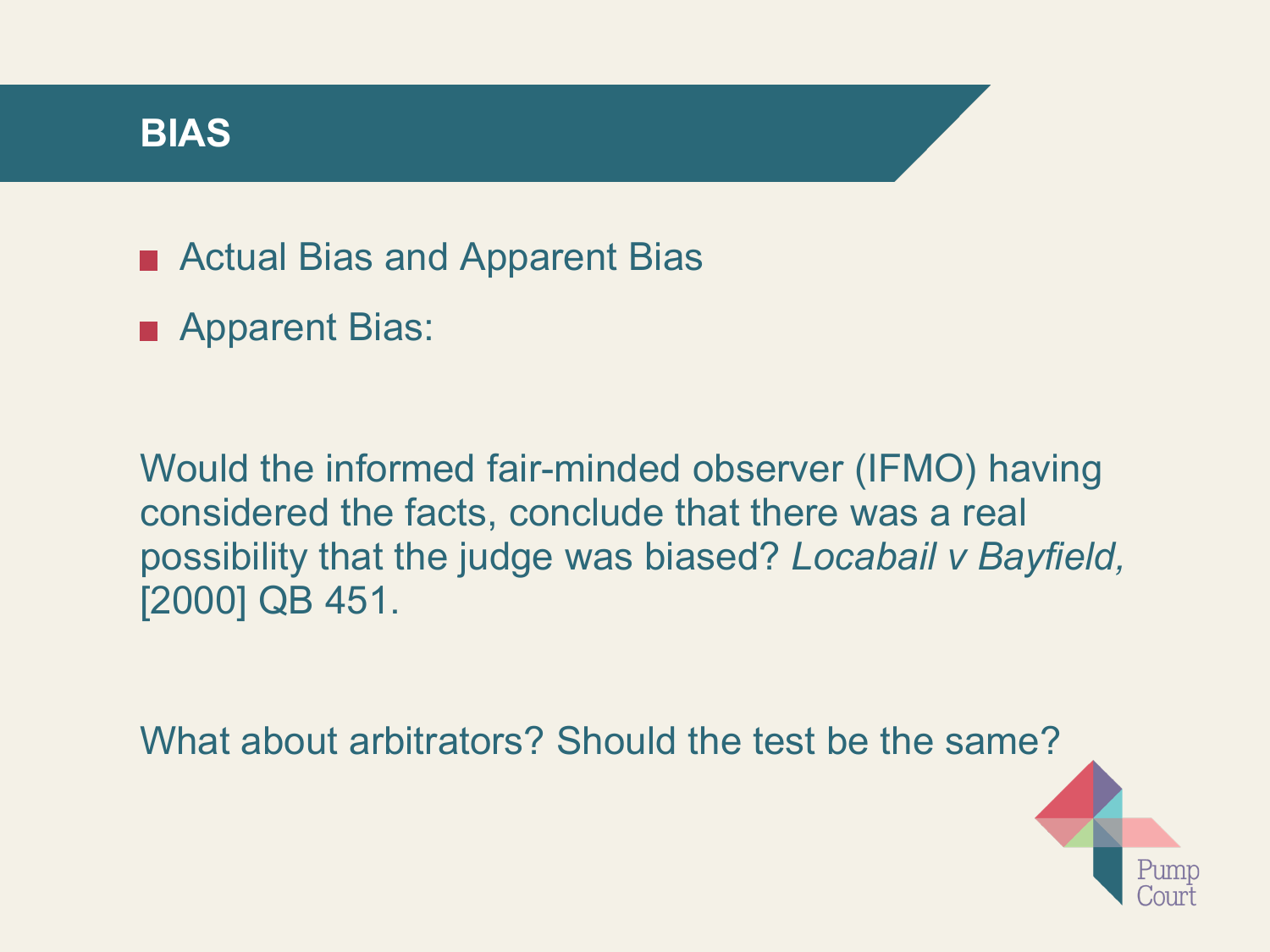#### **So what is the problem?**

- $\blacksquare$  We know what the test is  $-$  so just apply it?
- Judge (Popplewell J) said -
	- No legal duty to disclose
	- No grounds to find apparent bias so the Halliburton challenge fails
- **The Court of Appeal said** 
	- The arbitrator **did** have to disclose
	- But the fact that he did not do so does **not** give rise to apparent bias
	- So the Halliburton challenge still fails

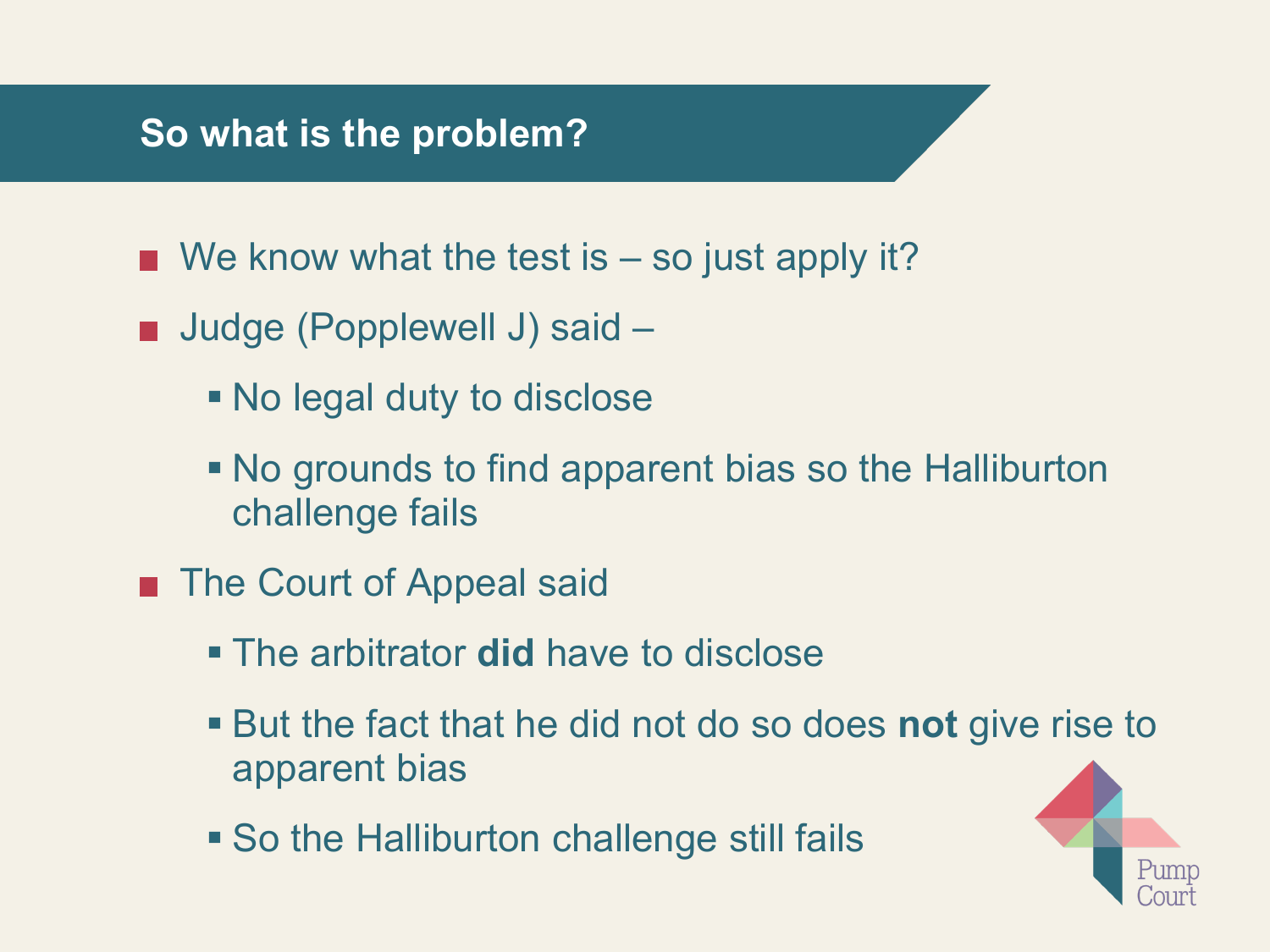#### **And the Supreme Court said**

- **n** There is a duty to disclose
- **If** *was* breached in this case
- **But** the Court was right not to remove the arbitrator because by the time the question arose at first instance IFMO would *not* conclude that there was a real possibility of unconscious bias

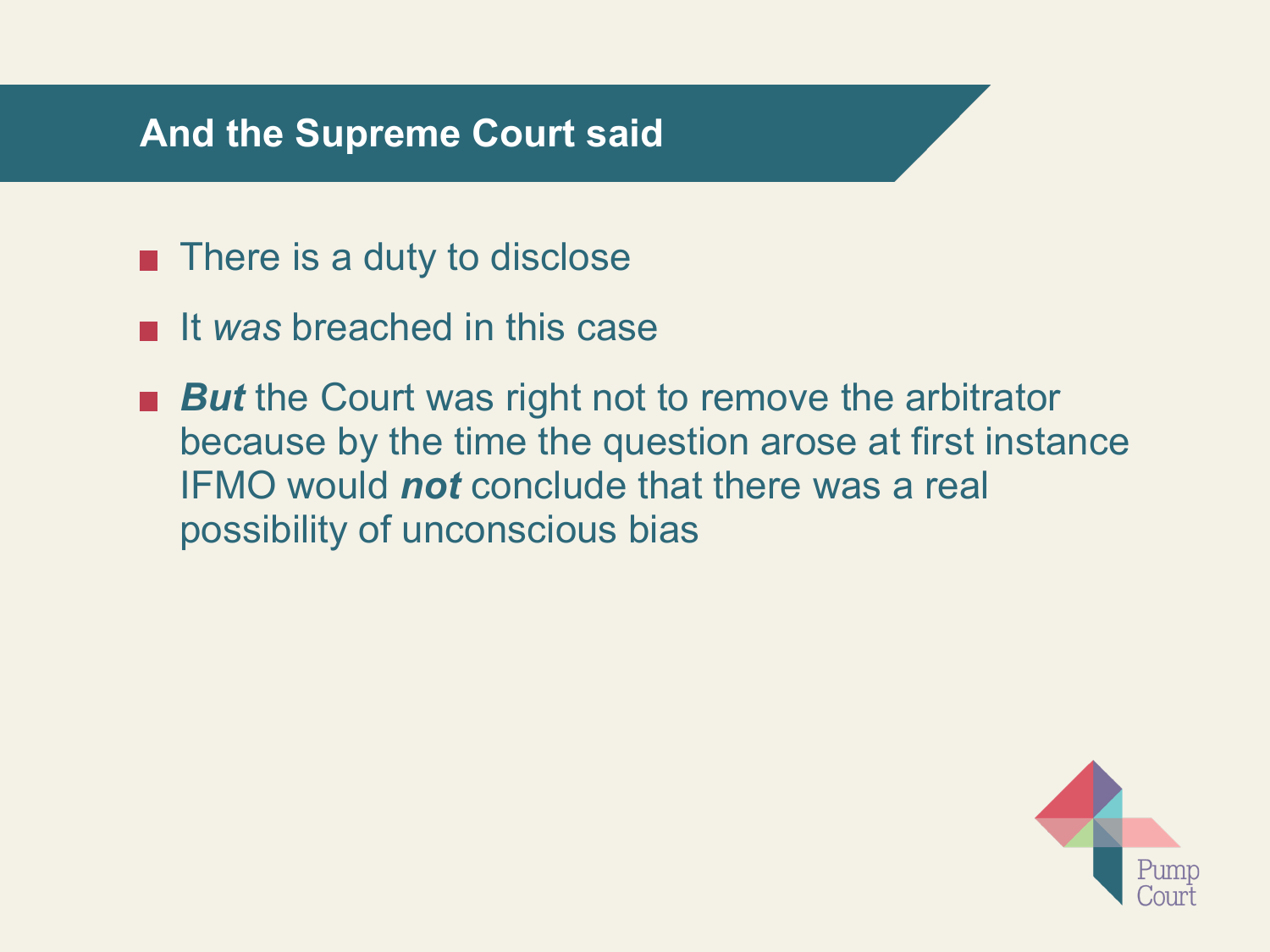#### **Some distinctive features of Halliburton**

- $\blacksquare$  Not a maritime arbitration case perhaps maritime arbitration is different?
- An ad hoc arbitration
	- **So no prior agreement about disclosure**
	- Tests the *minimum* standard, perhaps
- $\blacksquare$  It is a case about subject matter overlap (with one common party) – *not* really about conflicts

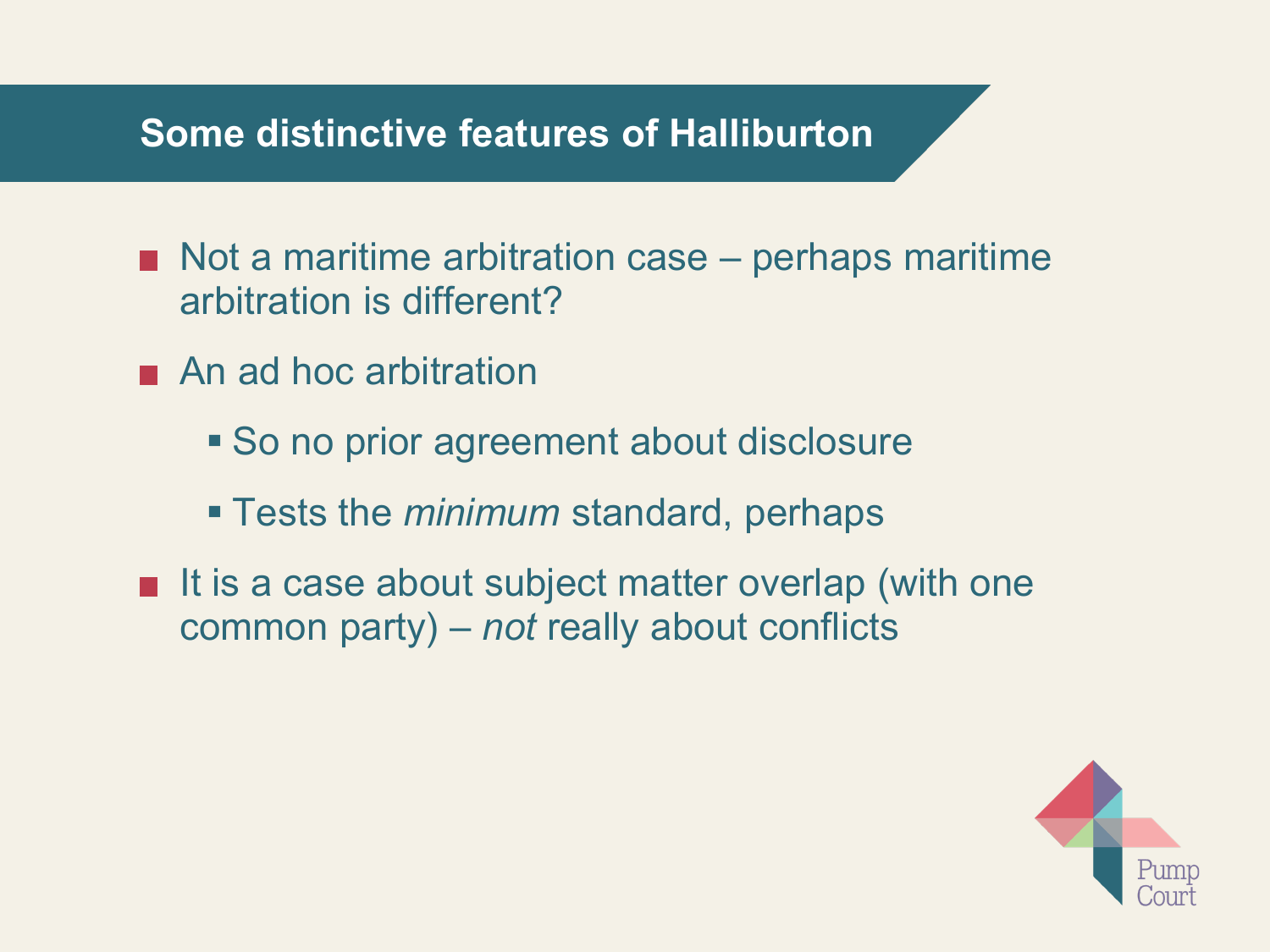#### **The Supreme Court decision**

- **5** Judges
- 2 judgments
- Lord Hodge (+3) and Lady Arden
- Lord Hodge has 158 paragraphs. Just one para 149 explains why a real possibility of bias was not made out.

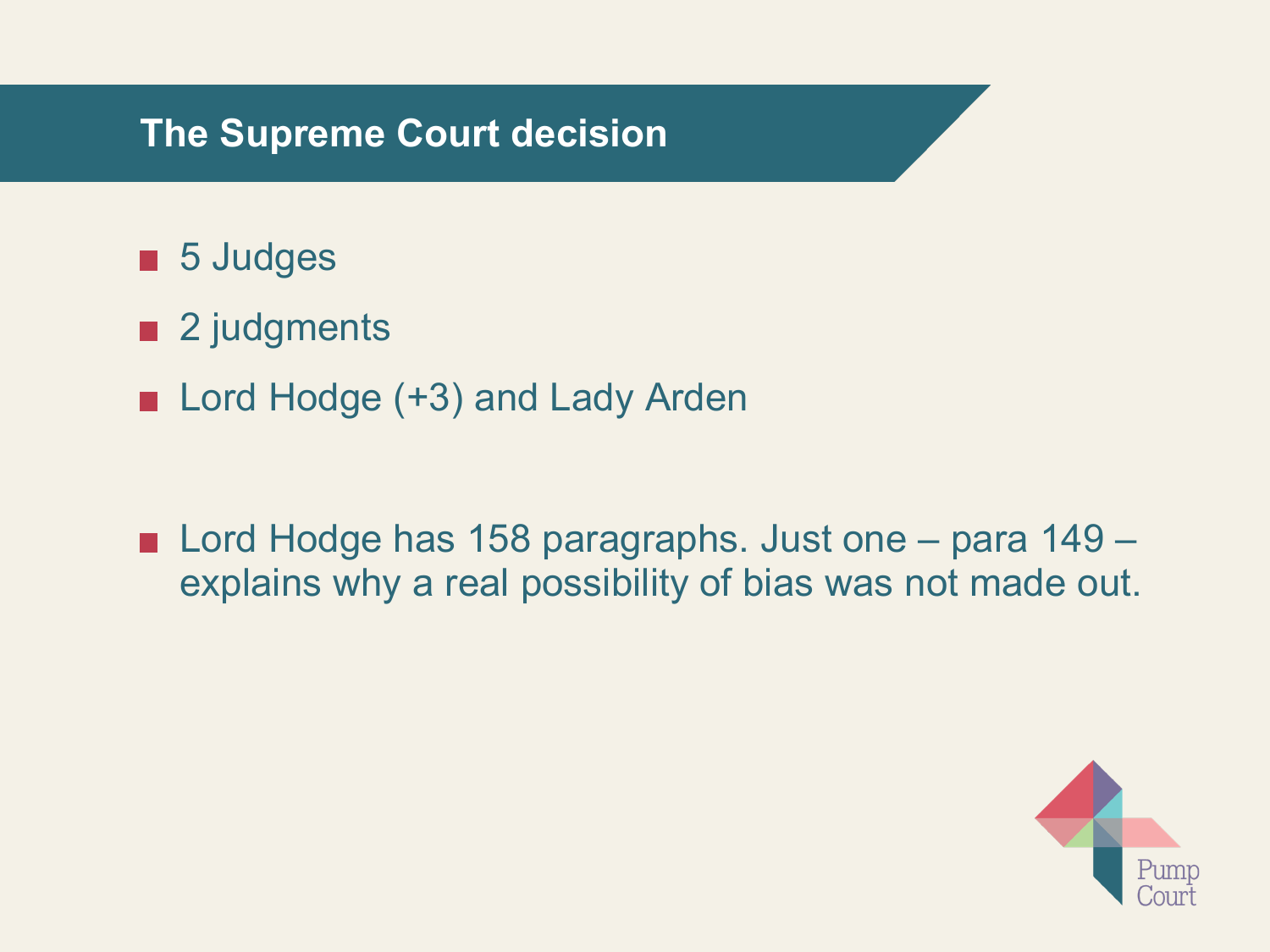**What is the law decided by Halliburton?**

 $\blacksquare$  Impartiality is a core principle and applies equally to party appointees and chairs

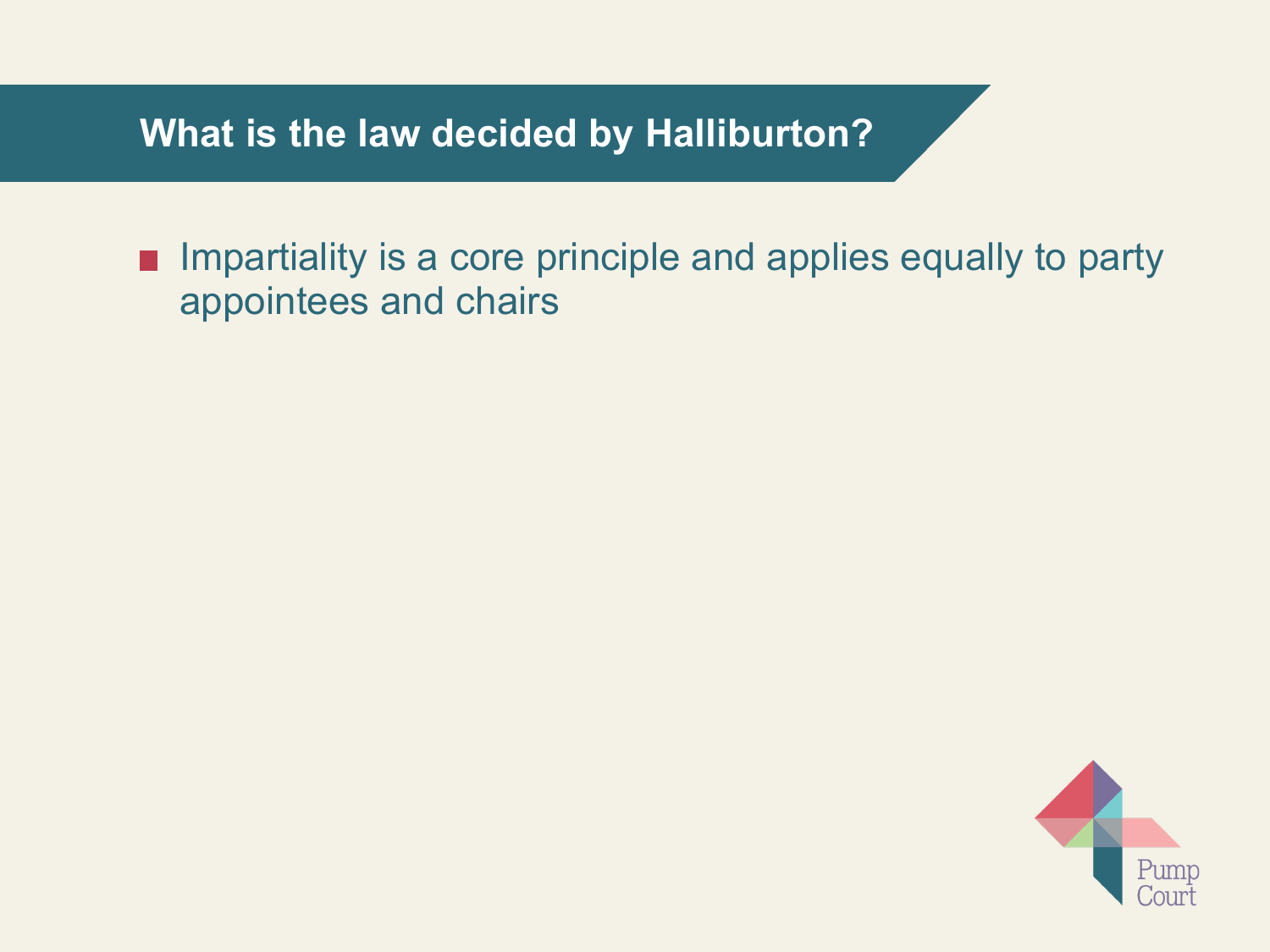#### **IFMO and the test for bias**

- The test is whether IFMO would conclude that there was a real possibility of bias
- That assessment is objective but must have regard to the "realities of international arbitration"
- And must have regard to the customs and practices of the relevant field of arbitration

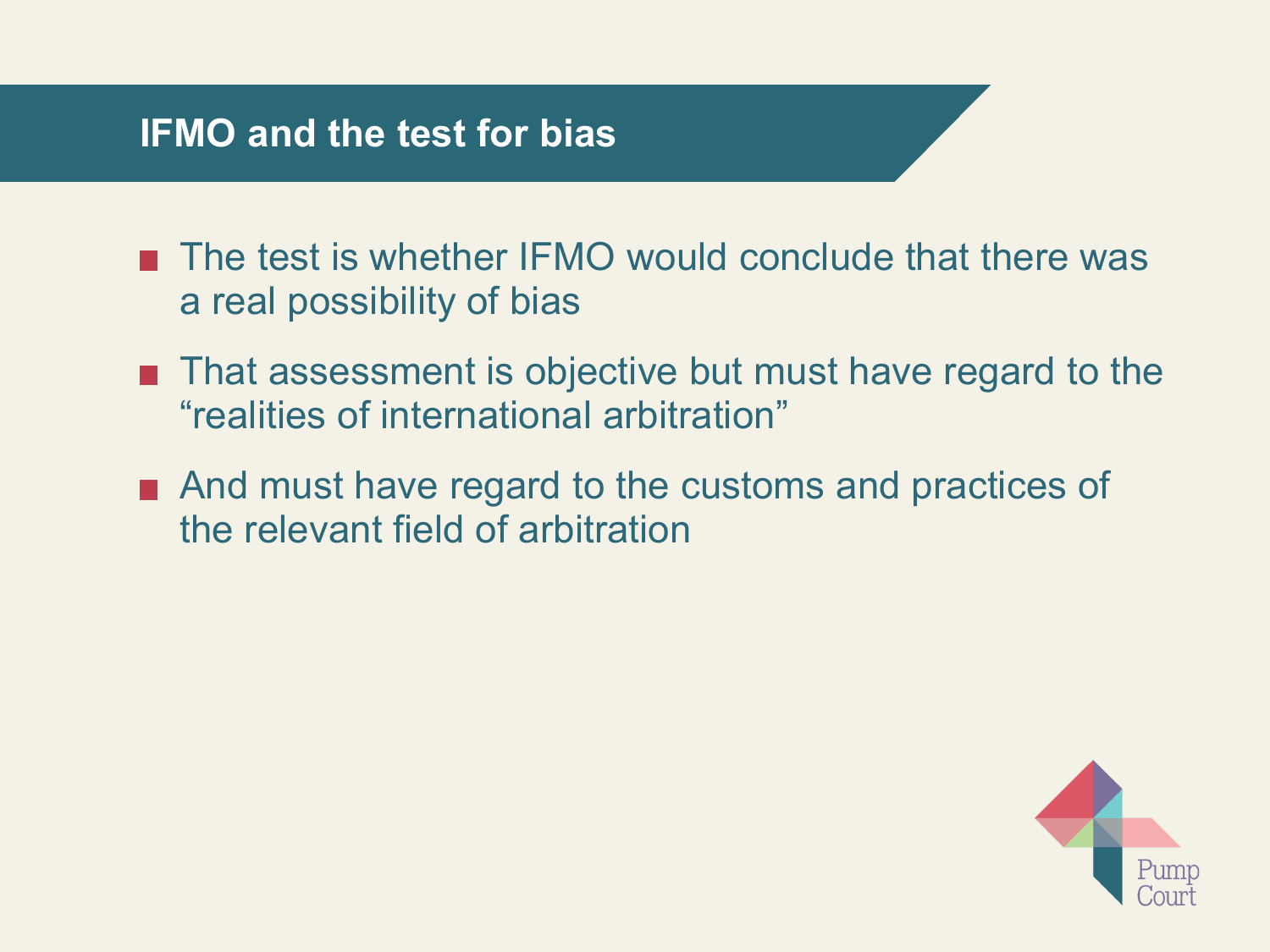# **Legal Duty?**

- **There is a duty to disclose circumstances which "might"** reasonably give rise to a conclusion by IFMO that there is a real possibility of bias"
- … unless the parties have agreed otherwise.

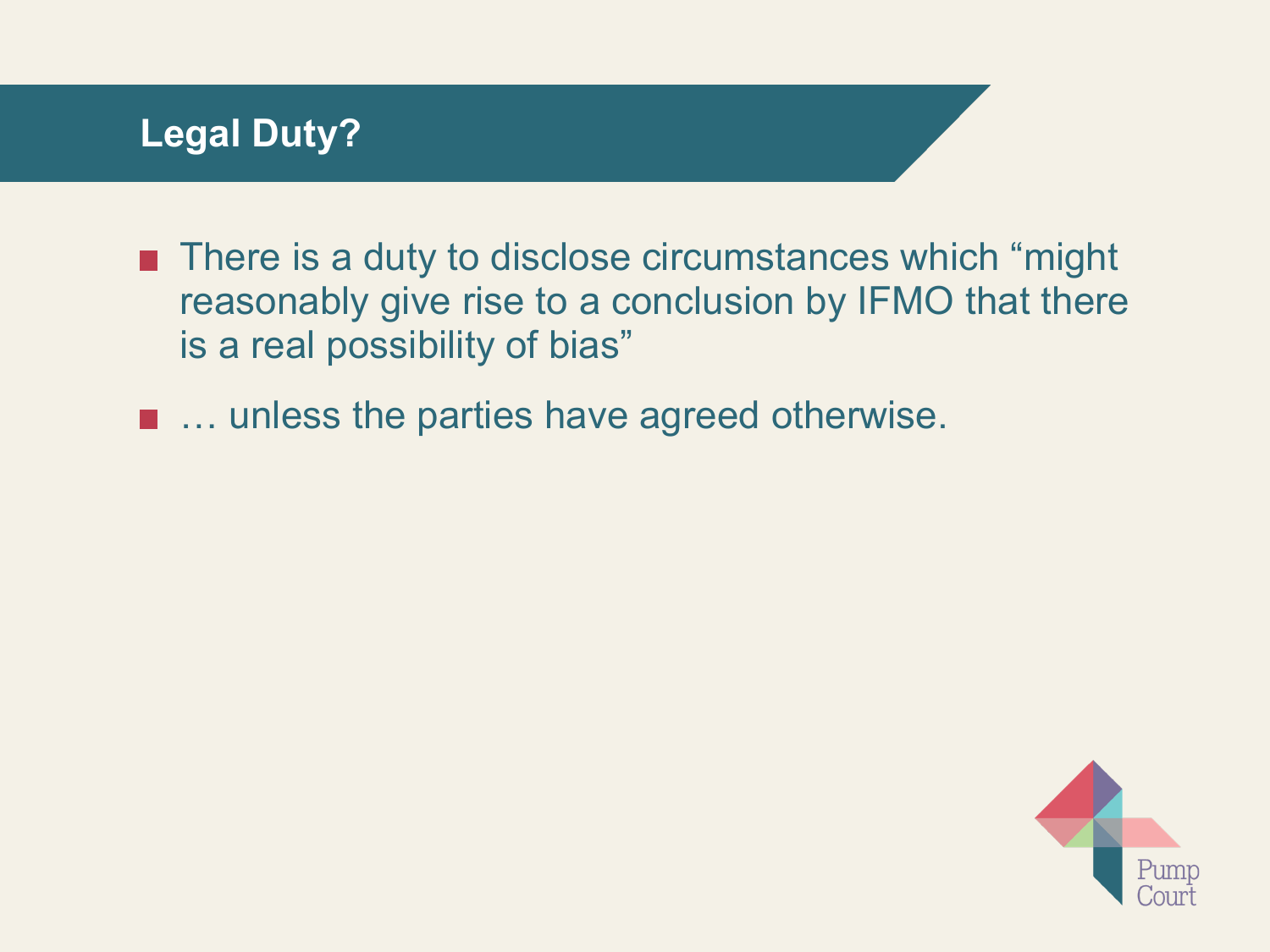Note that a failure to disclose in breach of duty can itself be a matter relevant to the question of whether IFMO would conclude there was a reasonable possibility of bias [#133]

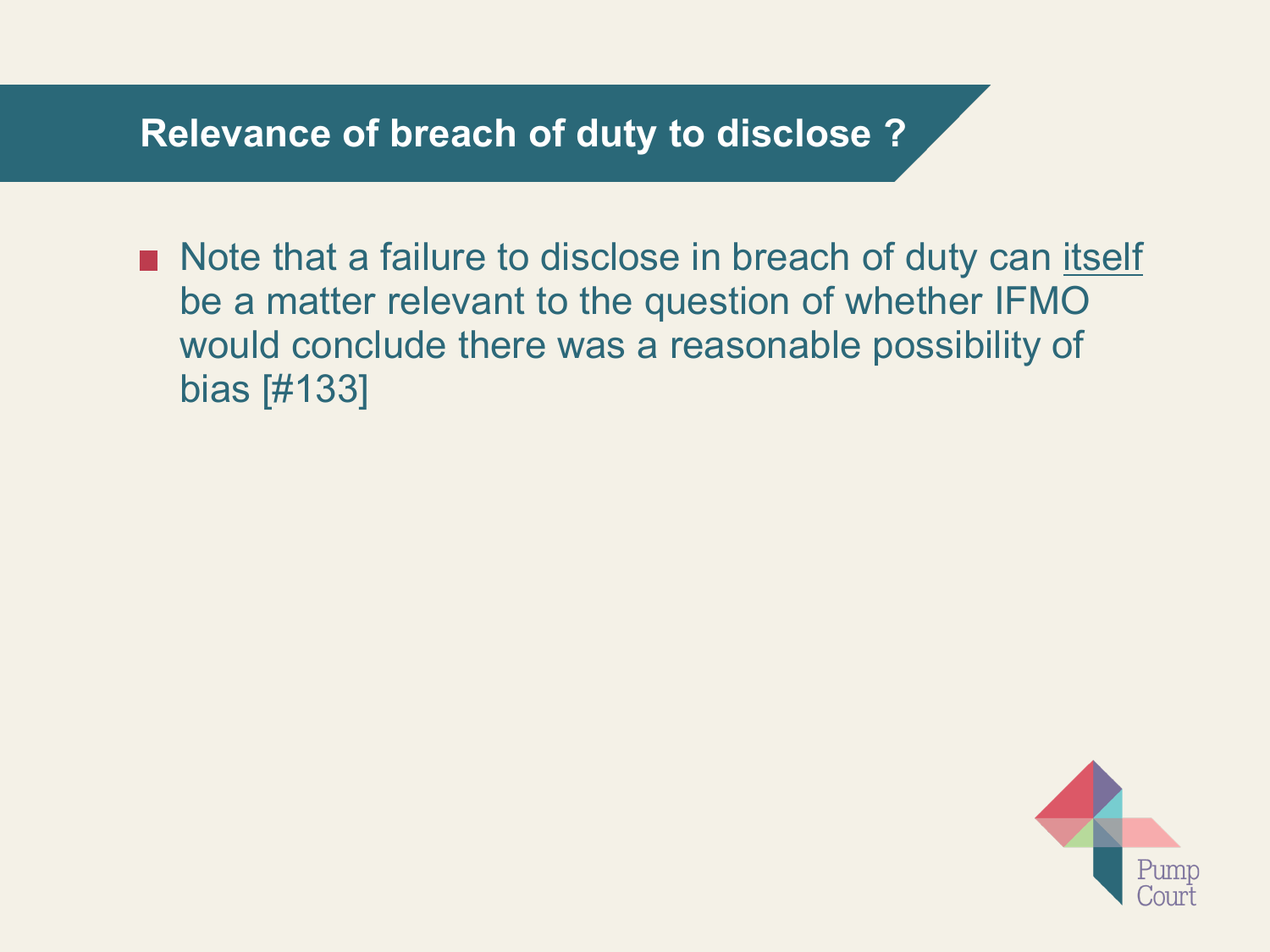## **Duty to disclose vs duty of confidentiality**

- Disclosure duty does not override duty of privacy and confidentiality
- But sometimes consent to disclose some information may be inferred from "the arbitration agreement in the context of the practice in the relevant field"
- If not and the duties are in conflict you must resign or decline to take the appointment.

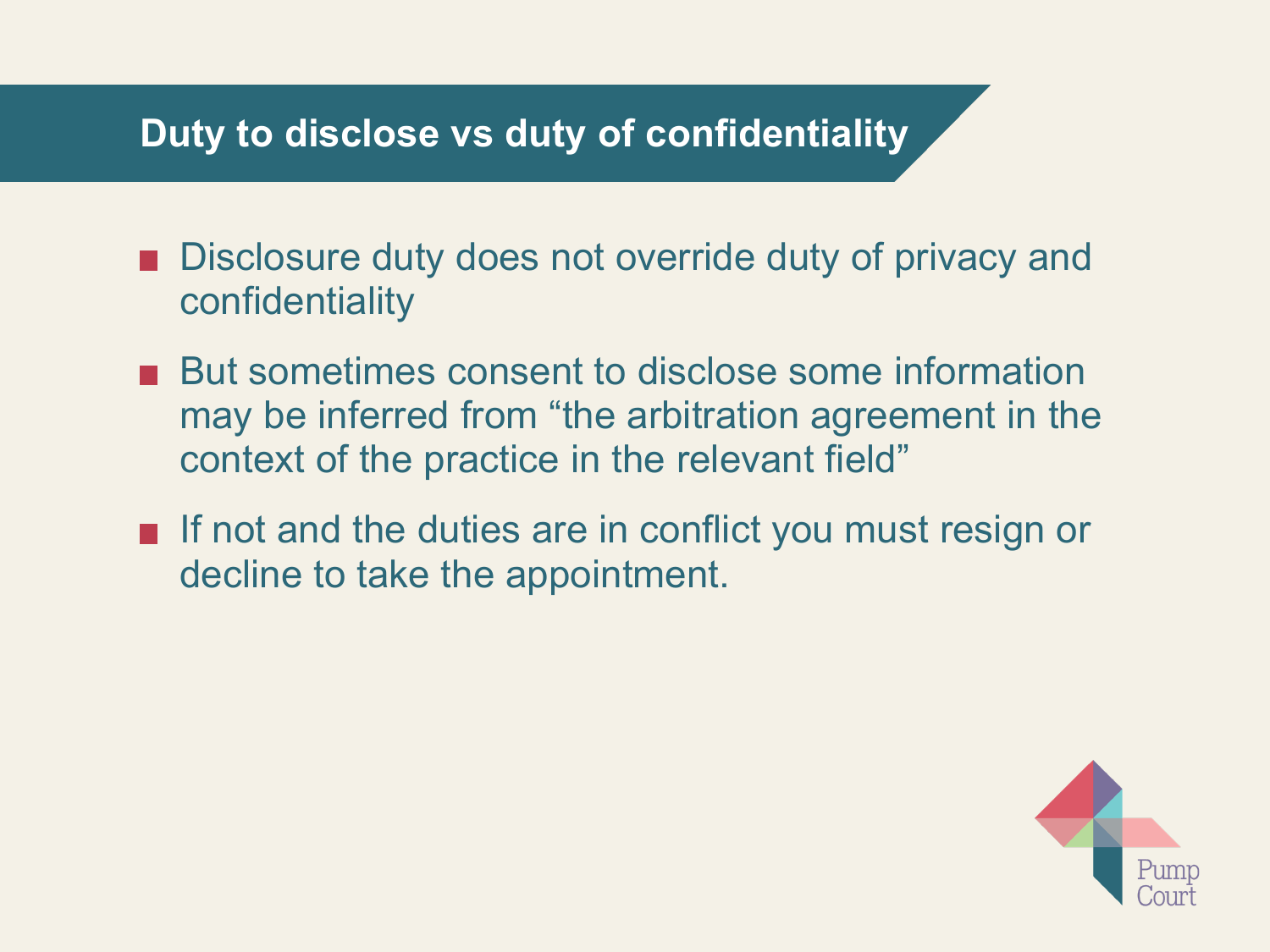## **As of when are these questions answered?**

- When IFMO asks whether an arbitrator has failed in a duty to disclose, that question must be answered as of the date that that duty arose
- But when the question is whether IFMO would conclude there is a real possibility of bias, that is done as of the time when the question is asked (ie first instance decision on removal)

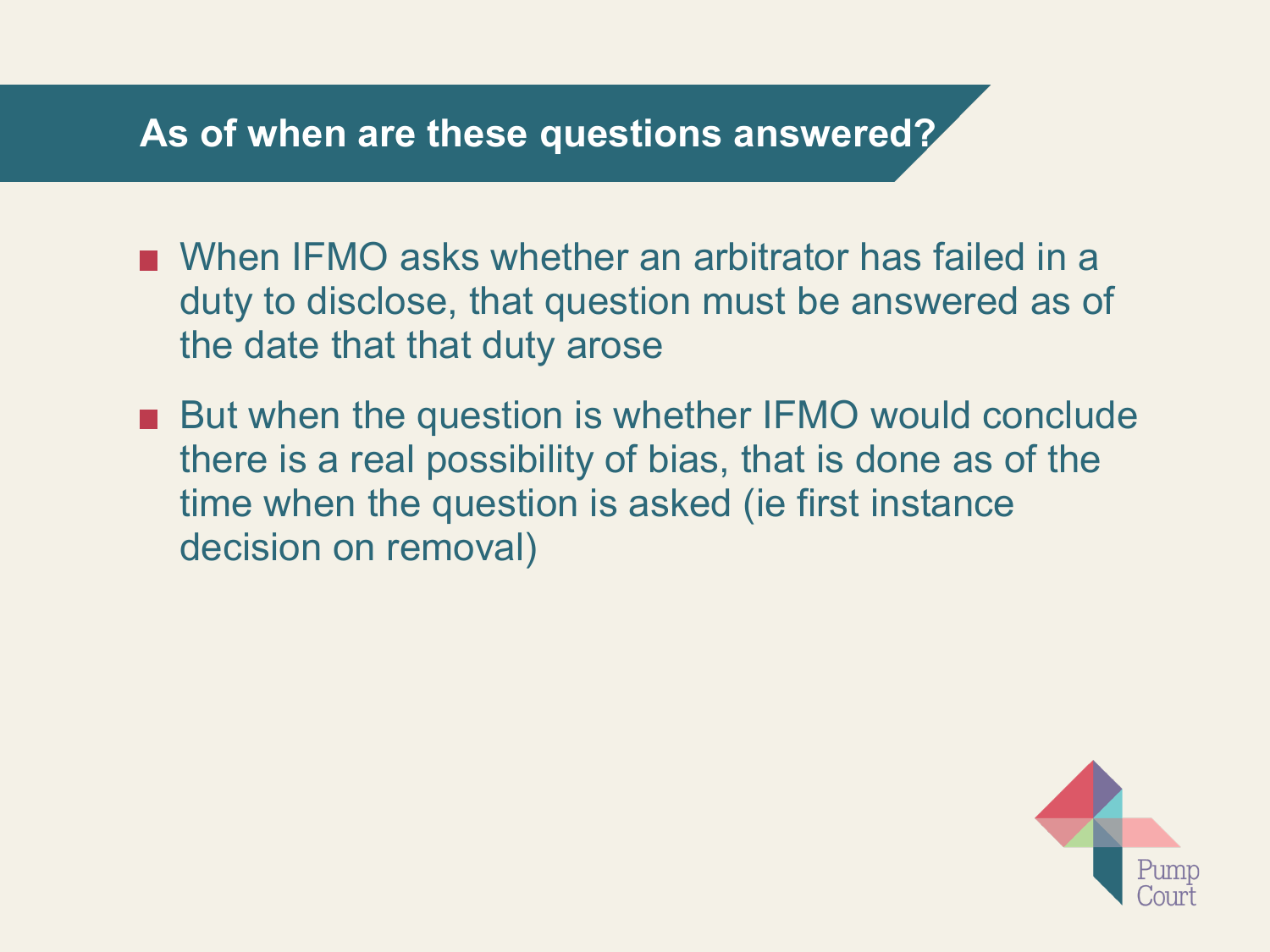The LMAA's submissions as interveners

■ Concern about the possibility of a requirement to disclose multiple appointments

Average arbs commenced and awards issued pa (14-18)

| LMAA         | 1728     | 532 |
|--------------|----------|-----|
| <b>GAFTA</b> | 799      | 180 |
| <b>LCIA</b>  | 305      | 56  |
| <b>ICC</b>   | 842 (73) | 512 |

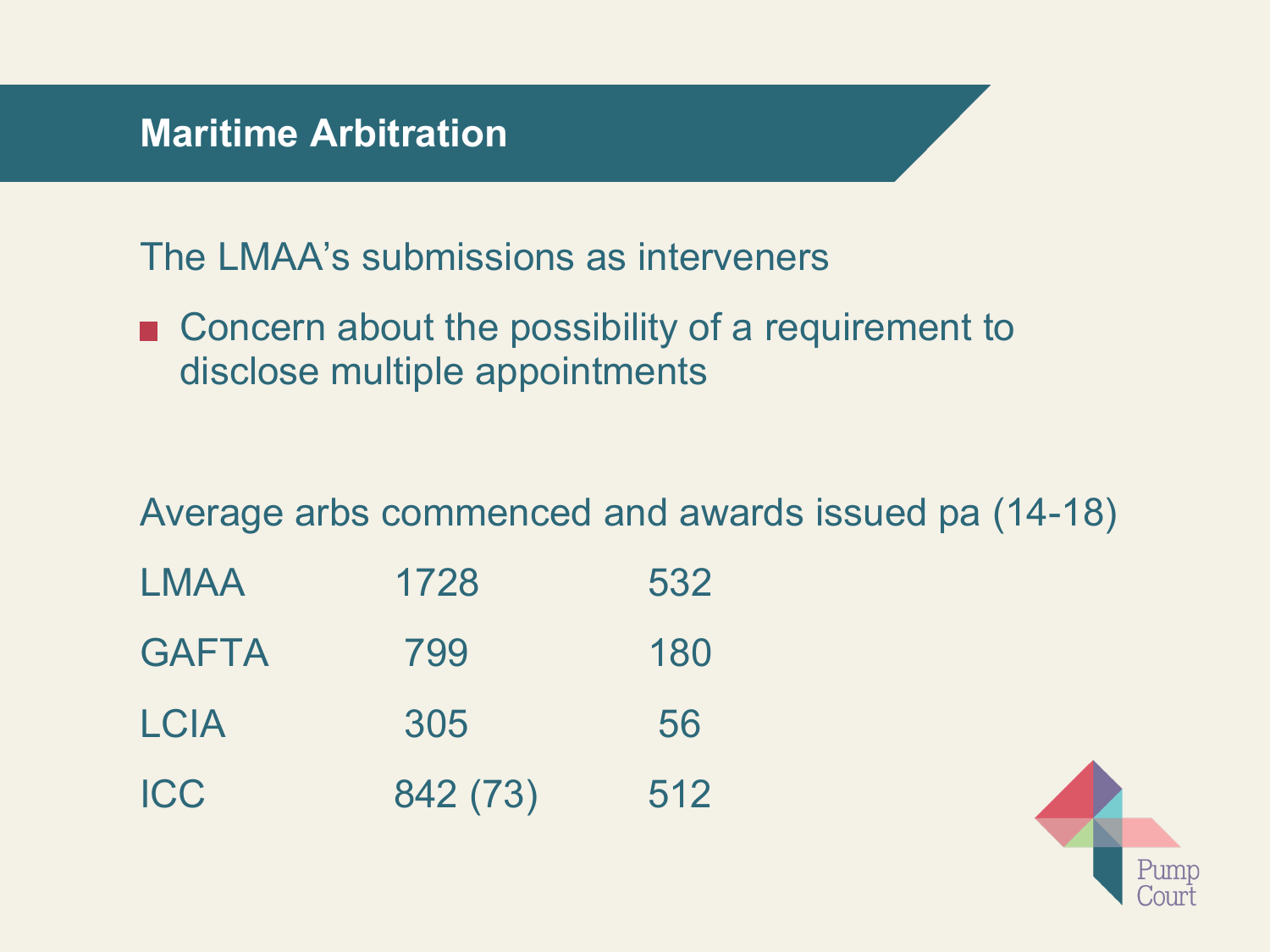## **Maritime arb/contd**

- Appointment process giving rise to difficulties
- Chain arbitrations
- **Multiple appointments**

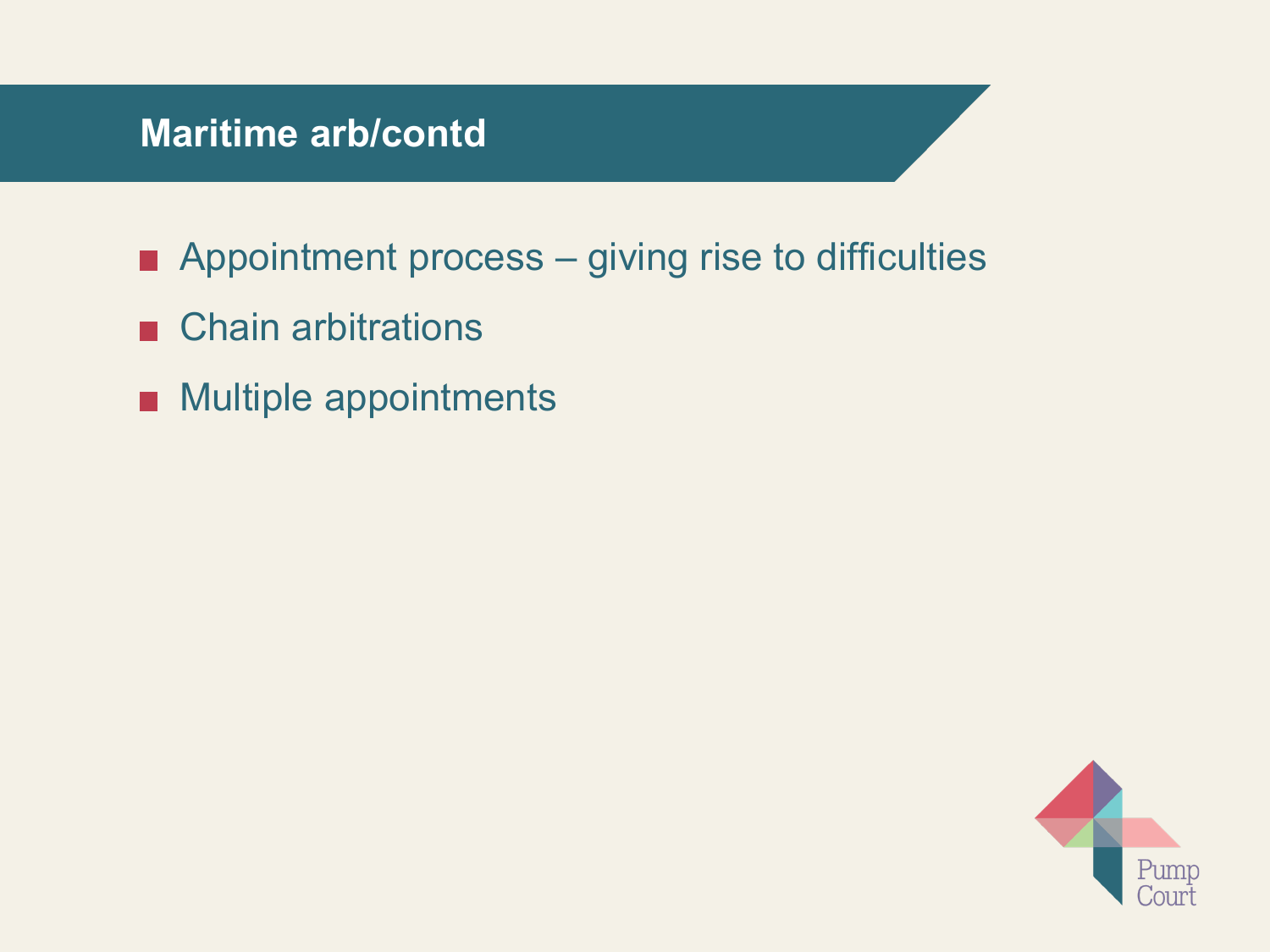## IBA Guidelines Para 3.13

Orange list: Arbitrator has within the past 3 years been appointed as arbitrator on two or more occasion by one of the parties/affiliates

#### Footnote:

It may be the practice in certain type of arbitration, such as maritime sports or commodities arbitration, to draw arbitrators form a smaller pool of individuals. If in such fields it is the custom and practice for parties to frequently appoint the same arbitrator in different cases, no disclosure of this fact is required, where all parties in the arbitration should be familiar with such custom and practice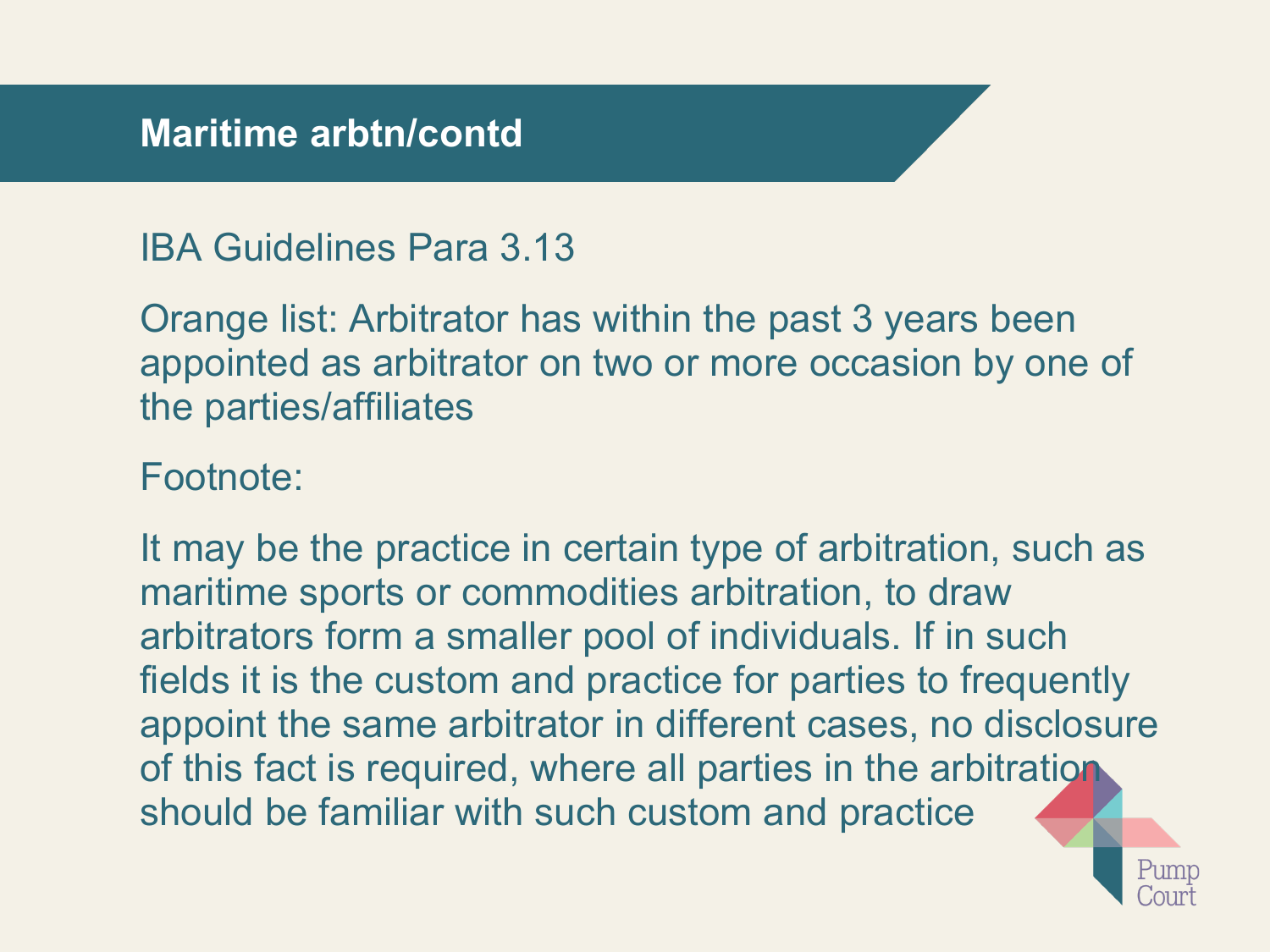■ "As GAFTA and the LMAA have shown, it is an accepted feature of their arbitrations that arbitrators will act in multiple arbitrations, often arising out of the same events, Parties which refer their disputes to their arbitrations are taken to accede to this practice and to accept that such involvement does not call into question their fairness or impartiality."

■ … so no duty to disclose multiple appointments per se

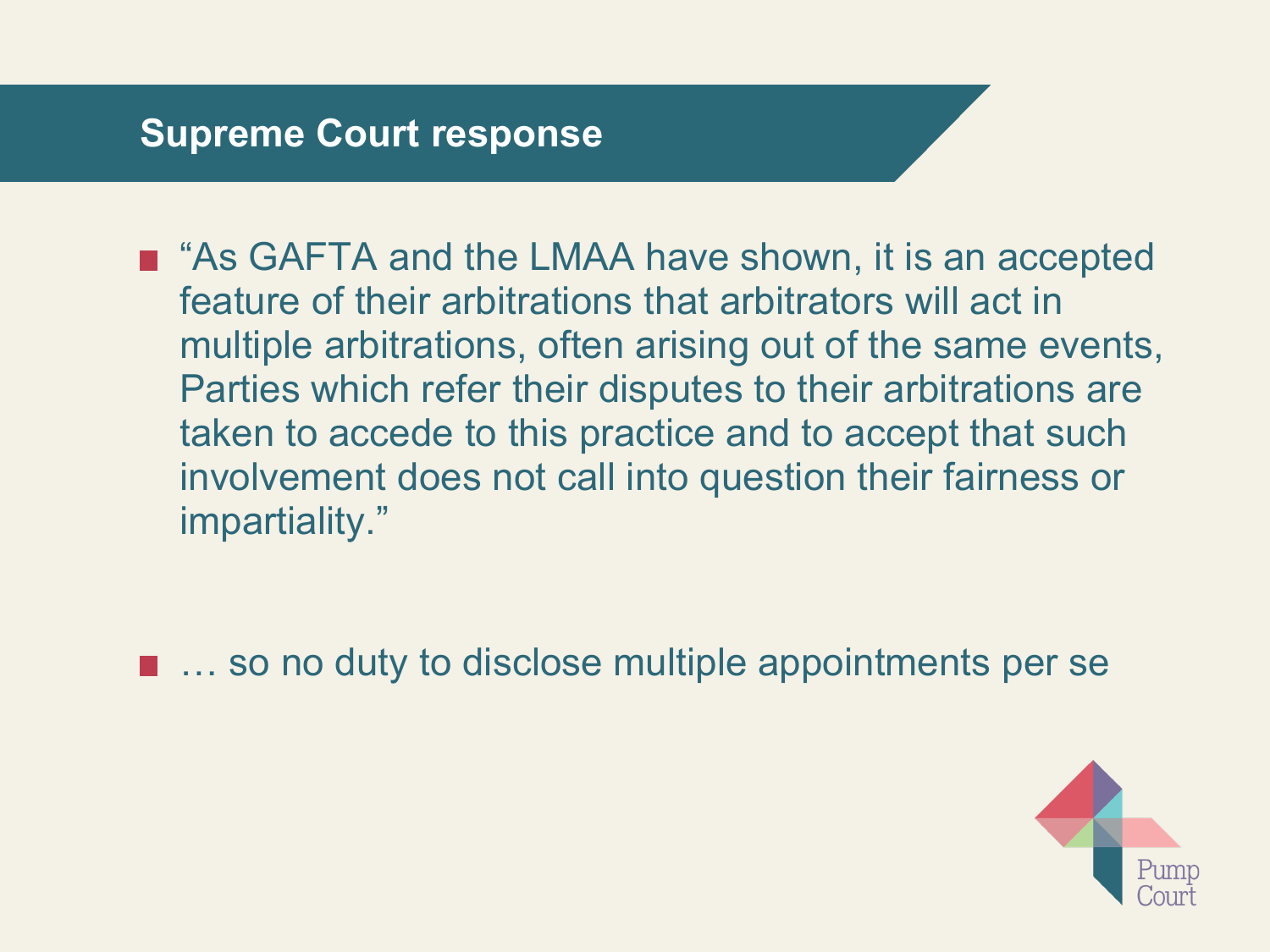- What duty on arbitrator to make enquiries?
- $\blacksquare$  If there is a slightly different approach for maritime arbitration, what is the scope of maritime arbitration?

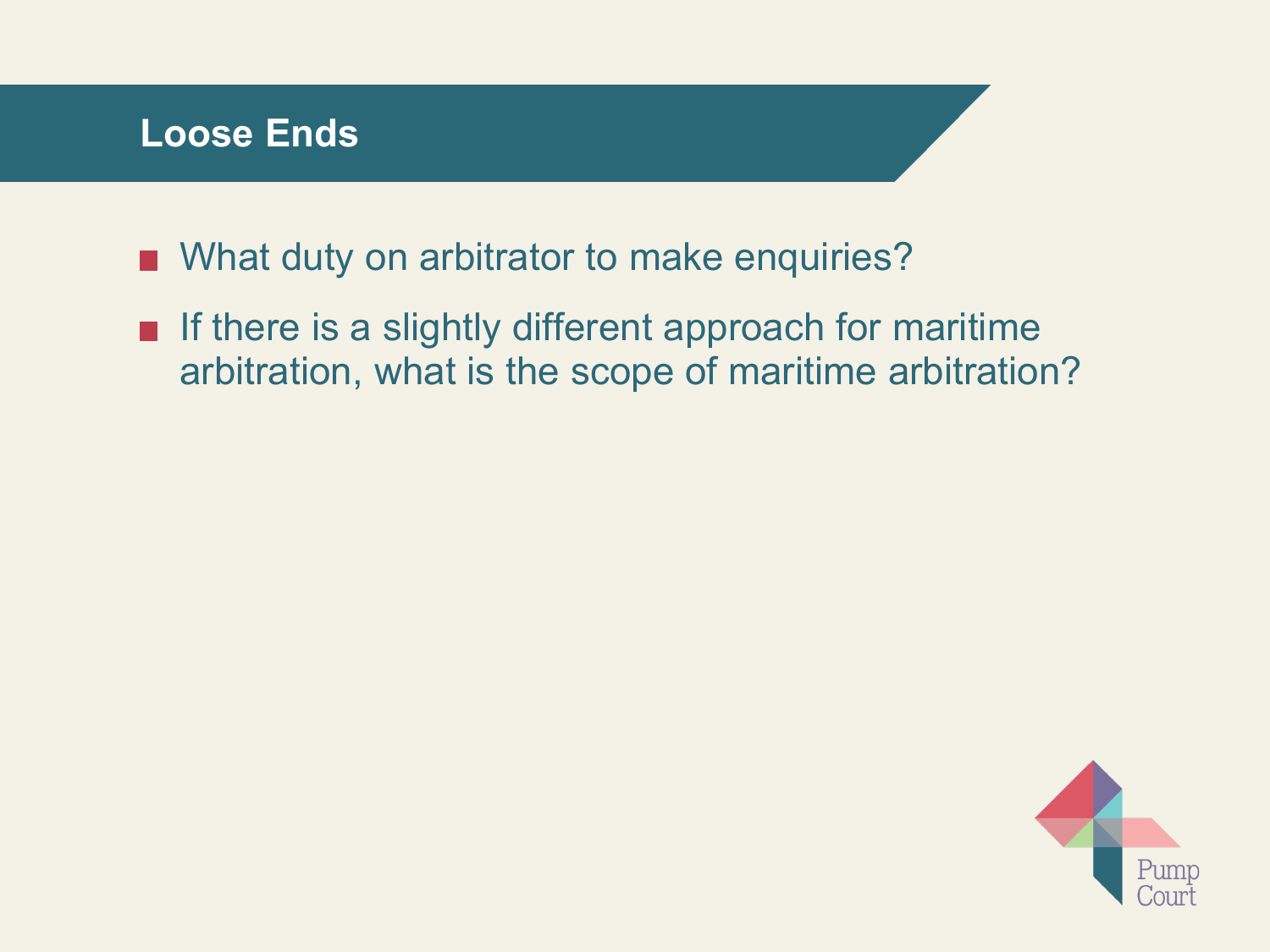#### **Back to the facts of Halliburton**

- Why exactly did AC decide that, despite breach, there was no appearance of bias?
- Would the result be the same?

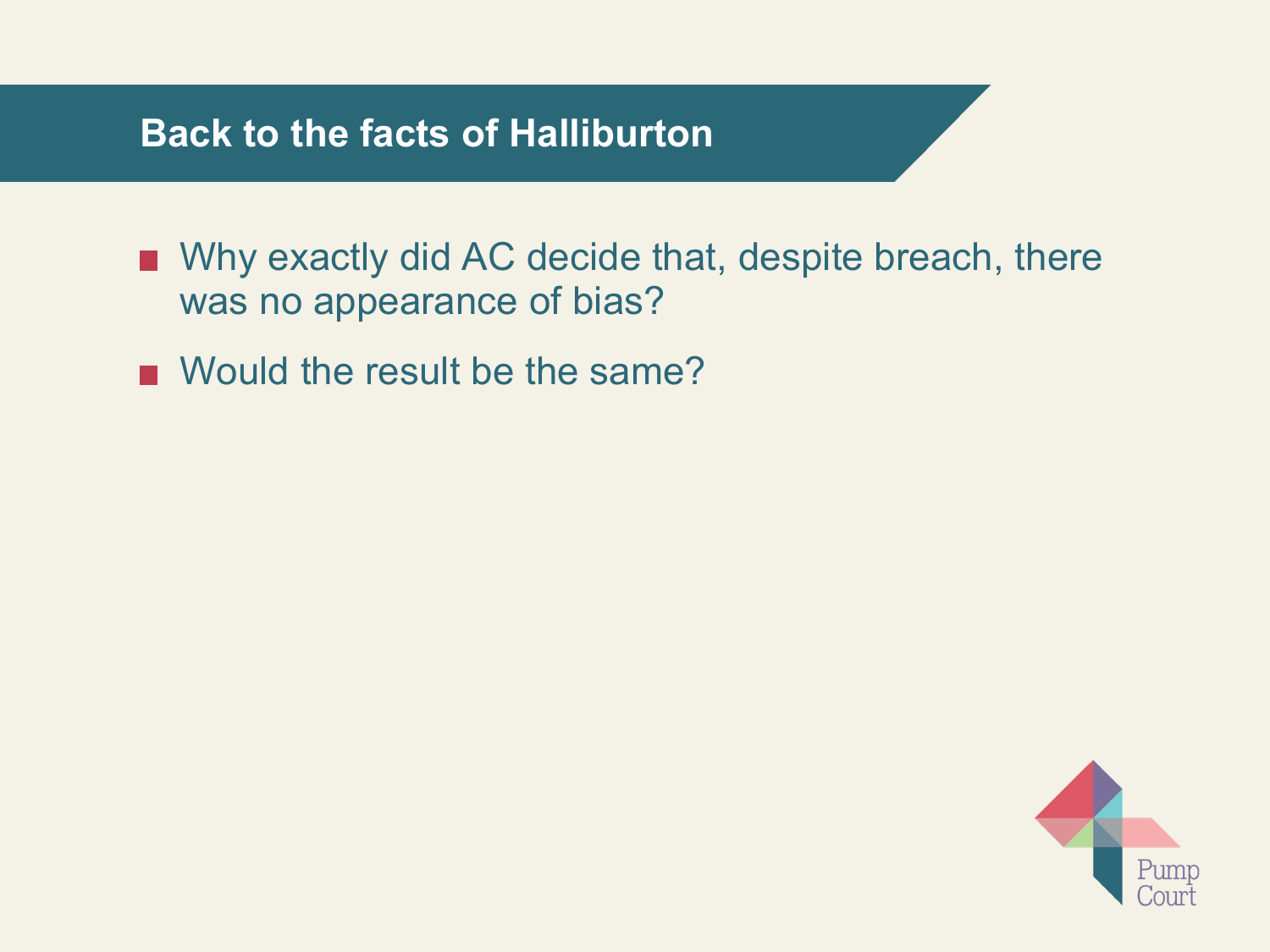#### **Enforcement**

- $\blacksquare$  Halliburton is about the view the curial court happens to take about disclosure
- Don't forget the importance of the view taken in jurisdictions where enforcement may need to take place
- New York Convention Art V
- Too narrow a view of (or approach to) disclosure, or apparent bias, may put at risk effective enforcement

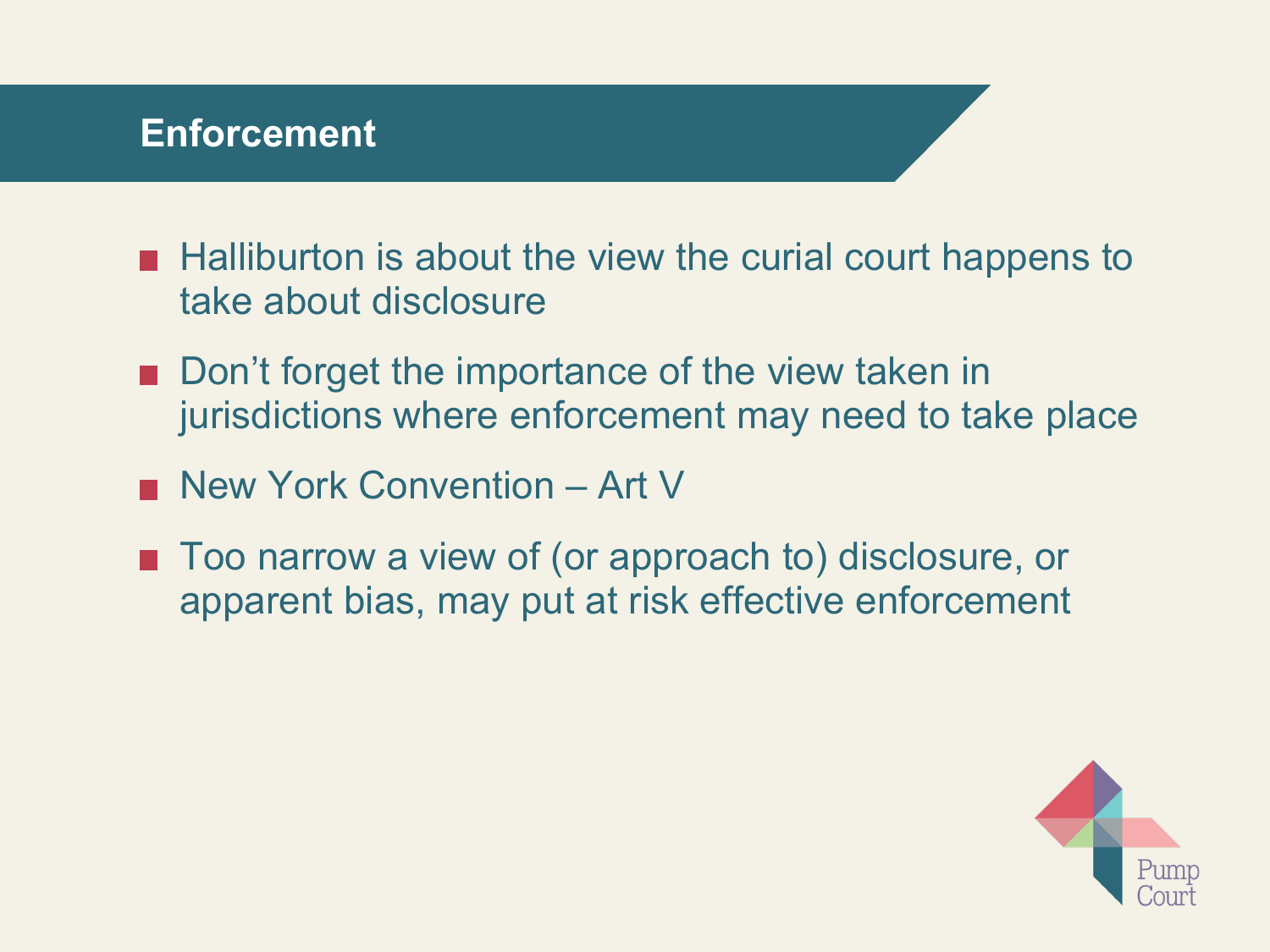# **Fairness as a drive of disclosure – a missed opportunity?**

- Duty of arbitrator is to act fairly and impartially: see Arbitration Act s.33 (not independently)
- **The Halliburton position has always suggested the** reason for disclosure of the overlapping appointment was to avoid BIAS
- But what if the true reason was to meet the duty to act FAIRLY
- $\blacksquare$  The equality of arms argument
- Sometimes something needs to be disclosed not because it gives rise to an arguable case of bias, but because the proceedings will be unfair if it is not disclosed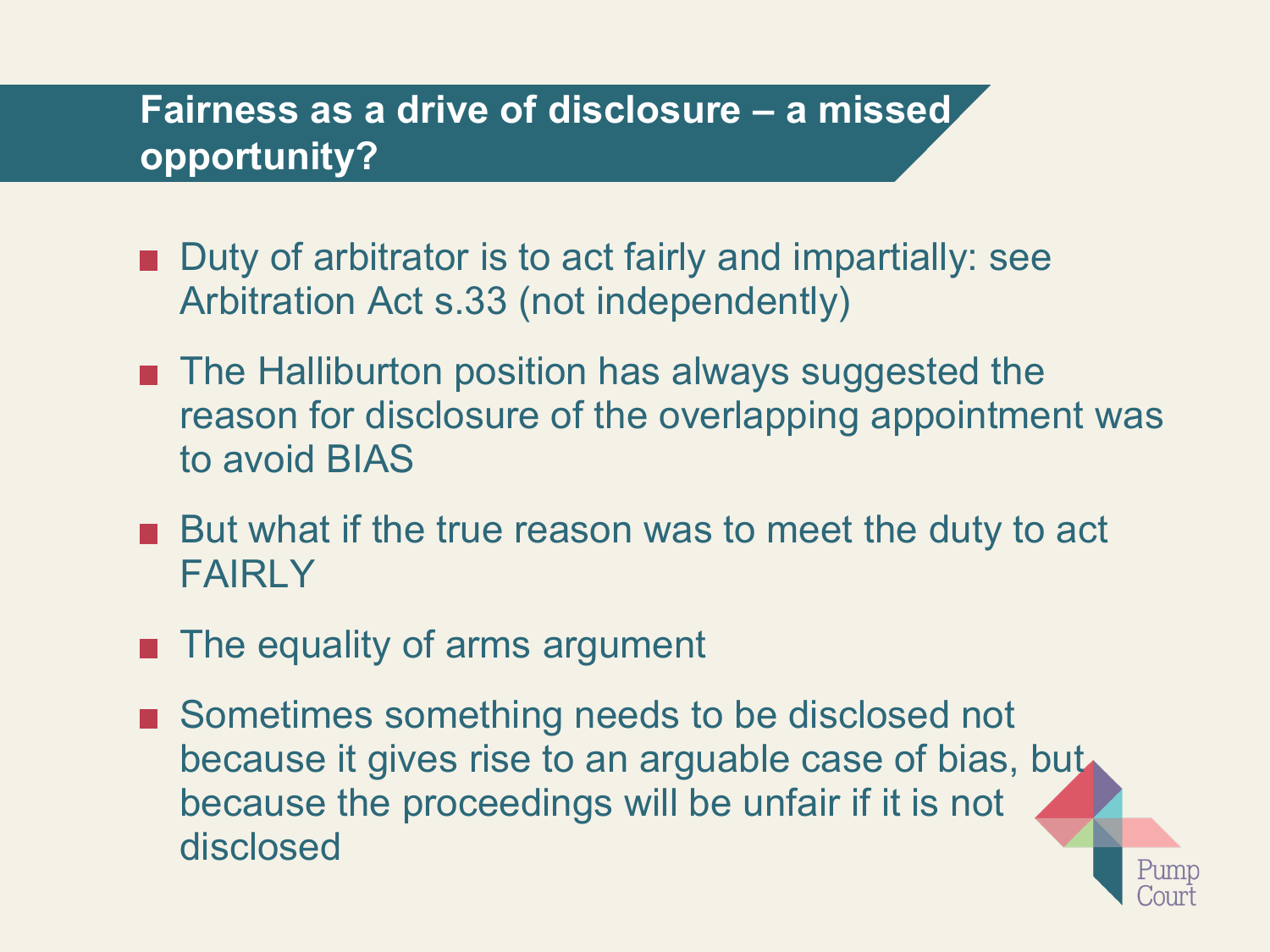- Arbitrators thinking much more carefully about disclosure
- **Slightly more disclosure being given**

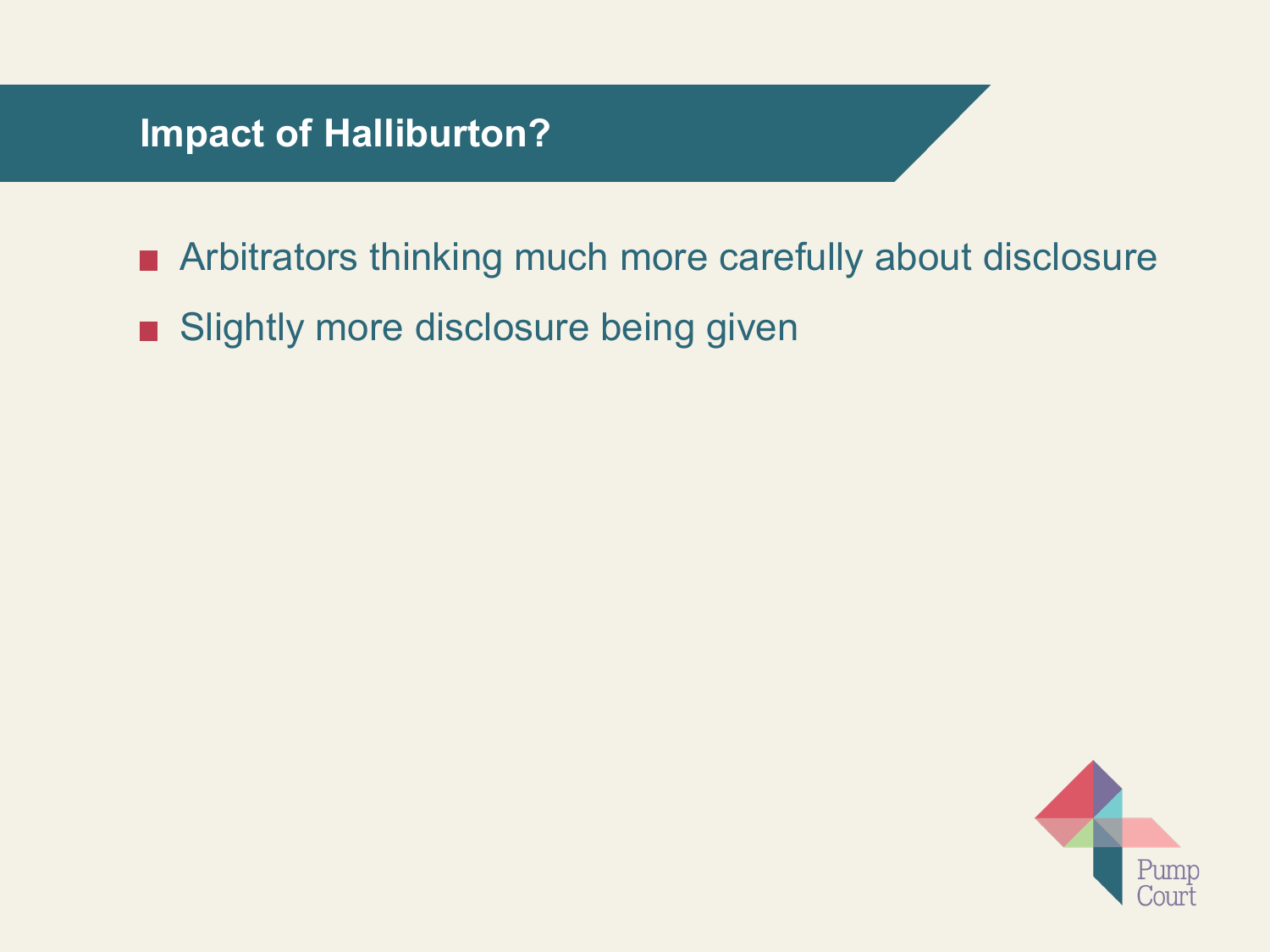#### **Practical Suggestions - arbitrators**

## $\blacksquare$  For arbitrators

- Think about IFMO
- Always safer to disclose if you can
- Maybe think about appointment terms which will allow appropriate subsequent disclosure
- **Insurance?**

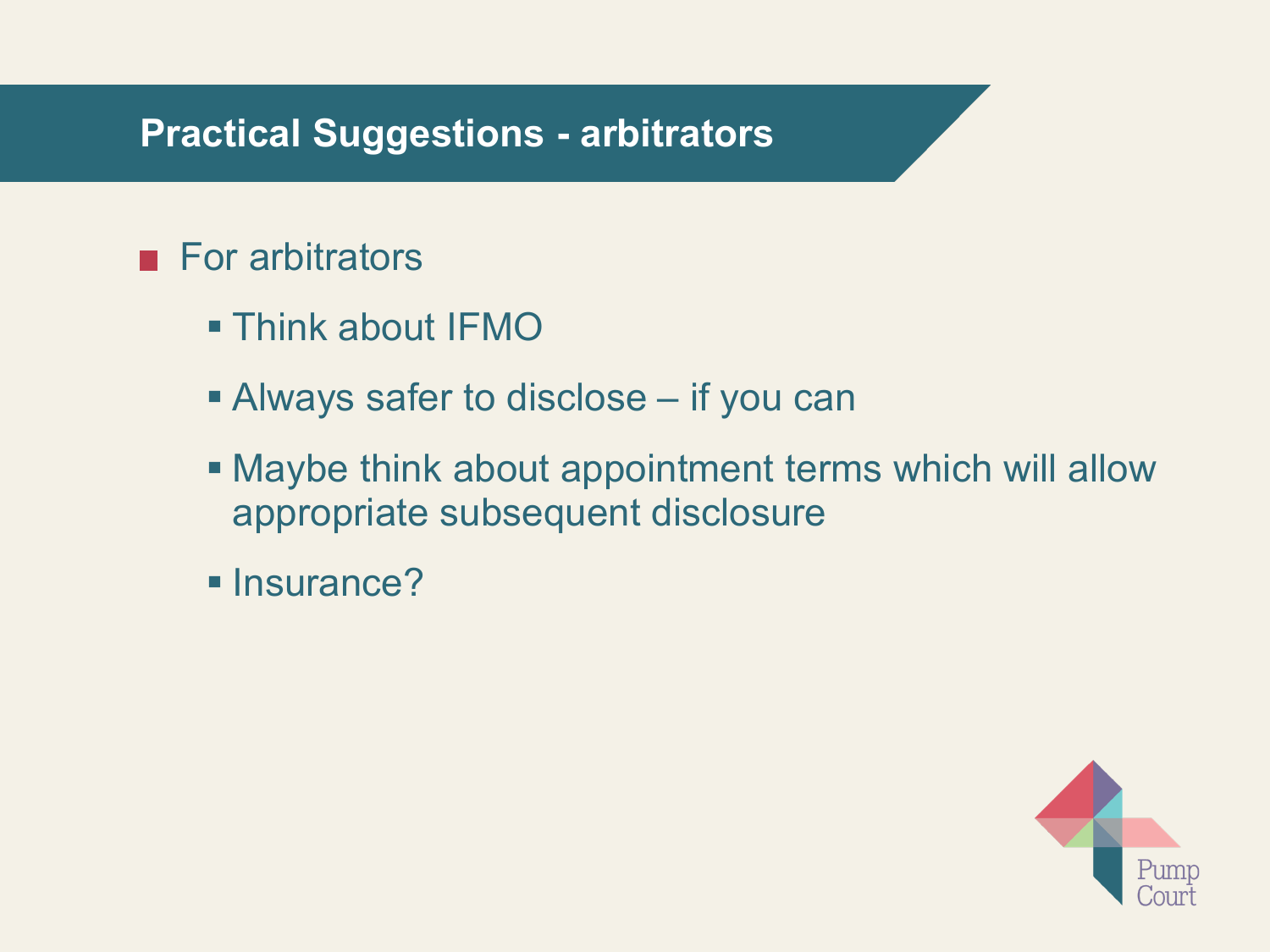## **Practical Suggestions - Institutions**

## **Review rules**

- Be explicit about what disclosure is required
- Perhaps say something about implied confidentiality and disclosure

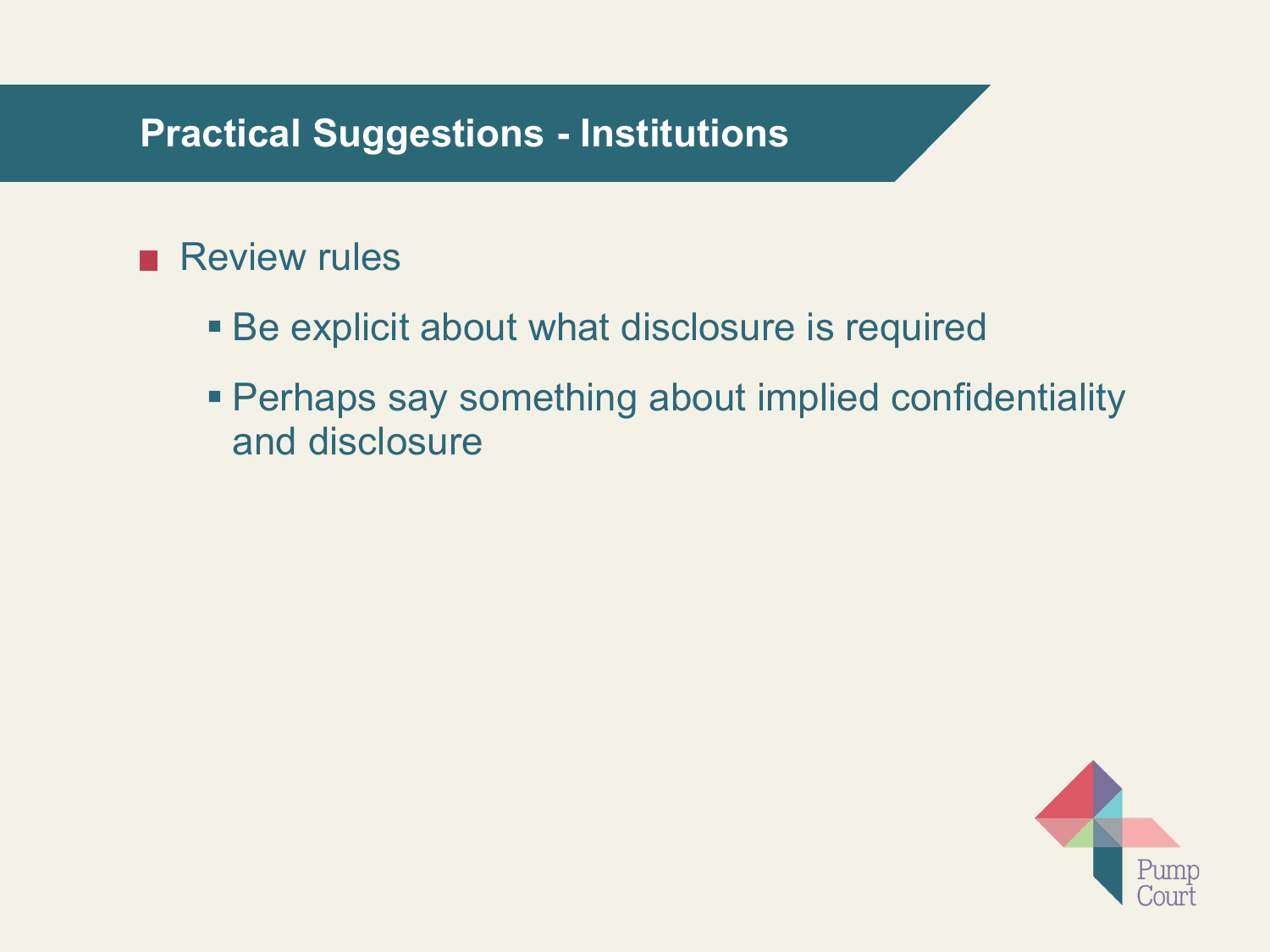#### **Practical suggestions - appointers**

- **Perhaps be cautious about multiple appointments esp. if** not likely to be disclosed
- Be very cautious about sailing close to the wind if enforcement might be needed in a country which might interpret the public policy exception broadly